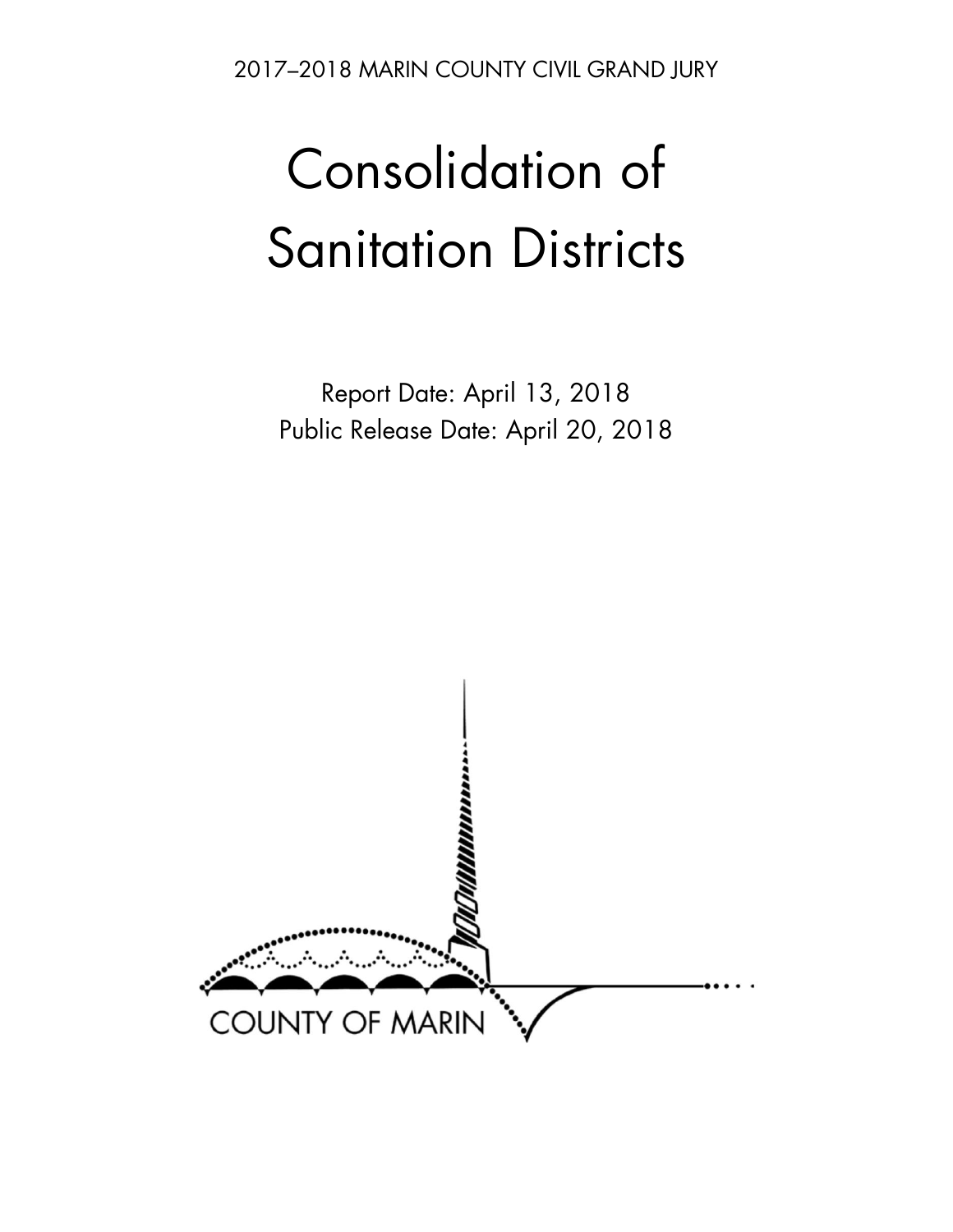

# **Consolidation of Sanitation Districts**

# **SUMMARY**

Marin residents support an unusually high number of special districts. These local government entities, such as police, fire and sanitation districts, serve residents daily and are funded through fees and taxes. Each district is governed by a board of directors that decides how money is budgeted and spent. These boards are accountable only to the voters yet public oversight is largely missing. Some Marin districts have responded to budget tightening by sharing resources that led to consolidations, while other districts have responded by increasing their budgets and raising fees. This report examines the merits of consolidating special districts, why certain attempts have succeeded where others have failed, and what path forward is in the best interest of the residents of Marin.

The creation of a high number of special districts in Marin was not by design. It developed over time without a master plan as areas that were once isolated rural communities developed their own services. Today these communities have become connected neighborhoods that are still served by a patchwork of districts.

Consolidation has been recommended repeatedly, most recently in two studies published in 2017. A local Marin study recommends specific sanitary district consolidations.<sup>1</sup> A report by the Little Hoover Commission asks that the State of California remove barriers to district consolidations.<sup>2</sup> This is not a new idea. A decade earlier an independent consulting firm hired to study the issue by Central Marin Sanitation Agency, Joint Powers Authority (CMSA, JPA) and its member sanitation districts recommended consolidation. 3 These studies describe decreased costs, increased efficiency and the use of best practices as benefits.

Several examples exist of successful consolidations in Marin, motivated by budget concerns and cost savings. A police consolidation in central Marin has demonstrated substantial cost savings and fire districts in southern Marin are currently collaborating with the end goal of consolidation.

For decades, attempts to combine sanitary districts have been unsuccessful. We examine why, including the differences in funding schemes, the fear of losing local control, and the lack of oversight.

Increasingly, special districts will be required to respond to climate change challenges, such as sea level rise and increased wildfire risk due to drought. Specific to sanitation, the use of gravity in wastewater systems results in sanitation facilities being located at the lowest elevation, thereby

 <sup>1</sup> ["Central Marin Wastewater Services Study."](http://marinlafco.com/DocumentCenter/Home/View/1314) [Marin LAFCO](http://marinlafco.com/DocumentCenter/Home/View/1314).

<sup>&</sup>lt;sup>2</sup> ["Special Districts: Improving Oversight & Transparency."](https://calafco.org/sites/default/files/documents/LHC%20Final%20Report%20on%20Special%20Distircts%20and%20LAFCO%20August%202017.pdf) *The Little Hoover Commission*.<br><sup>3</sup> ["Central](http://rvsd.org/DocumentCenter/Home/View/106) Marin [Regionalization Scenarios Evaluation,](http://rvsd.org/DocumentCenter/Home/View/106)" *Red Oak Consulting*.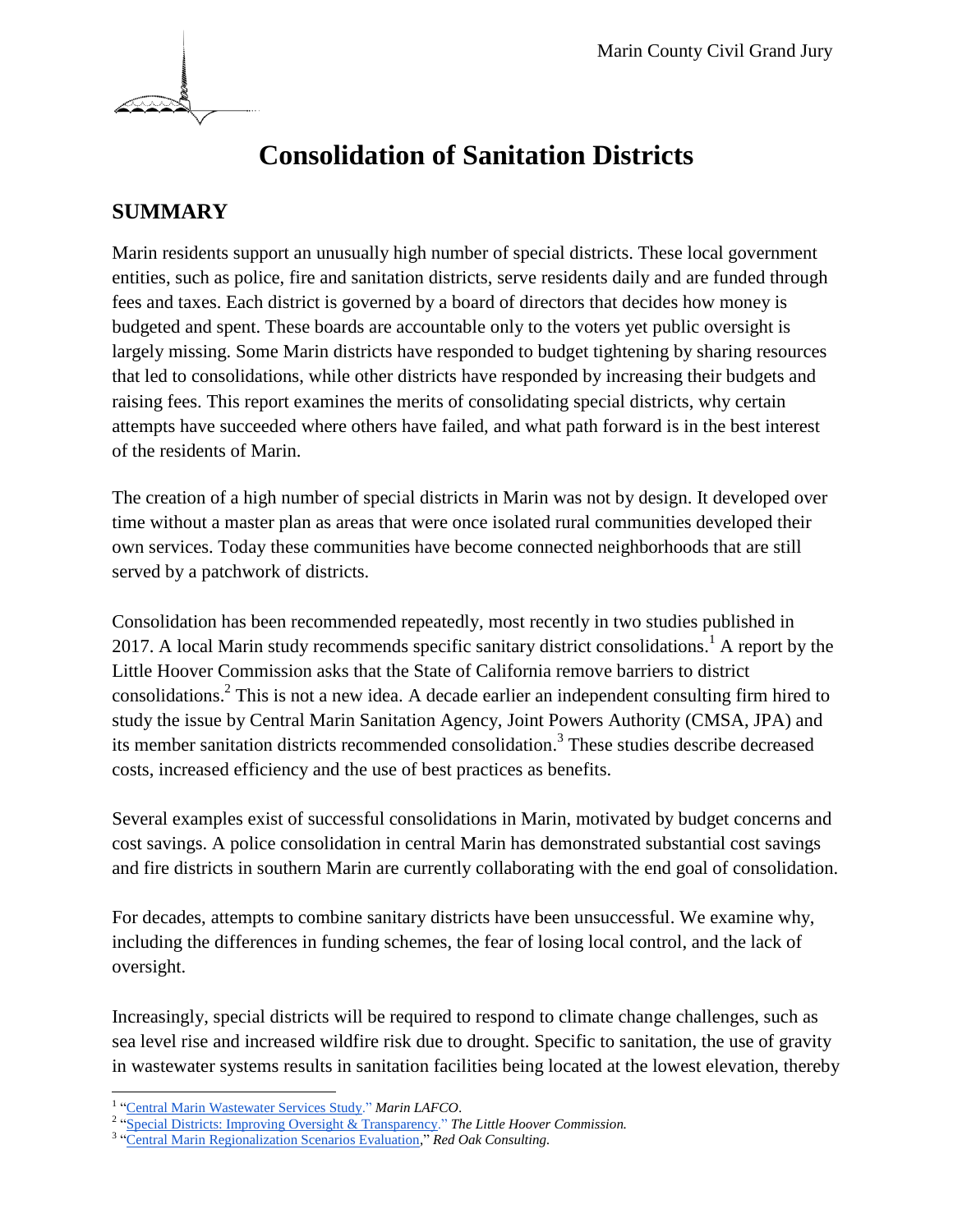exposing them to rising sea levels. Large capital expenditures will be required as Federal and State funds diminish. Consolidated districts will be better able to prepare for these scenarios.

This report discusses the consolidation process itself. The path to move from separate districts to one consolidated district is complex and requires months or years of increased cooperation. It begins with shared service agreements, proceeding to formal contracts and finally consolidation.

# **BACKGROUND**

#### **Marin's Early History Led to a Large Number of Special Districts**

The North Pacific Coast Railway was completed in 1875 and some of the large tracts of land in central Marin were subdivided to meet the new demand for homeownership. At that time the county was sparsely populated with small towns along the railway line. Soon the increase in population, combined with failing septic tank systems and poor water quality issues, made improvements necessary.

Consequently, an election was held in 1899 and what would later become the first special district in Marin, Sanitary District Number 1, was formed. Today it is also known as the Ross Valley Sanitary District (RVSD). RVSD brought together the communities of Ross, Kentfield, San Anselmo and Fairfax to solve mutual sanitation problems.<sup>4</sup>

Before the Golden Gate Bridge was completed in 1937, Marin was accessible to the growing San Francisco population only by ferries, resulting in modest growth. The access created by the bridge spurred growth in both primary and vacation homes. World War II brought an increasing number of defense industry workers, many of whom remained in Marin. Small special districts proliferated to serve isolated rural communities. Rapid growth of new residents in the 1950s resulted in further proliferation of special districts. (See Appendix C for a map of current sanitation districts.)

In 2018 our communities are no longer isolated but most of the special districts remain. A few districts have already formally merged while others contract with neighboring districts to provide mandated services, such as sanitation or water, a crucial step in the consolidation process.

<sup>4</sup> [Ross Valley Sanitary District.](http://www.rvsd.org/150/History)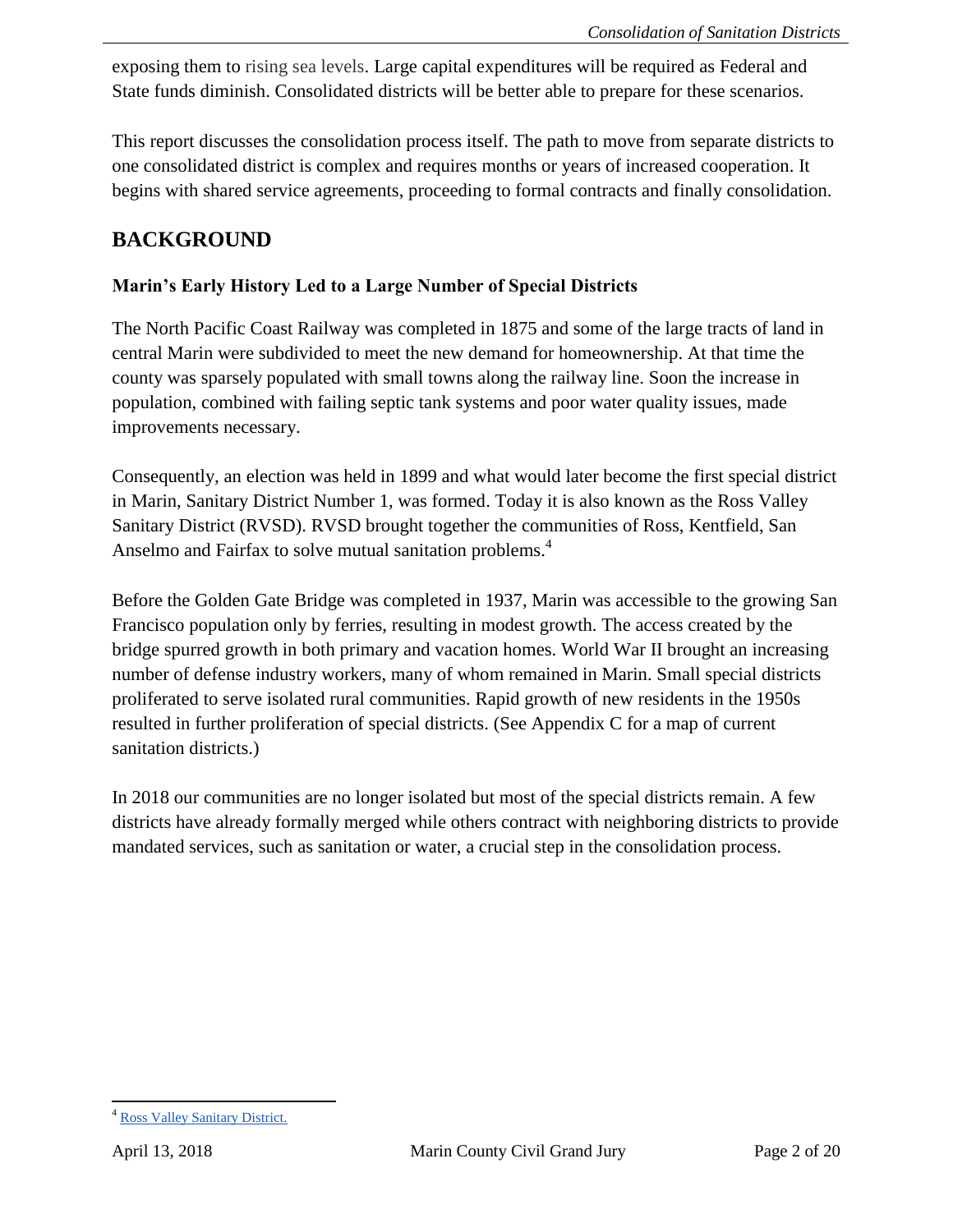# **APPROACH**

The Grand Jury reviewed the complete list of Marin County special districts compiled by the 2013-14 Marin County Civil Grand Jury report, "What Are Special Districts and Why Do They Matter?"<sup>5</sup> Previously there was no centralized database of all separate political entities within Marin. For the purpose of this study, we will focus on 63 special districts and Joint Powers Authorities (JPAs), which contain studied districts. (Please see the glossary for a definition of JPA and Appendix A for the list of districts.)

- The majority of studied districts are police, fire and sanitation districts.
- Transportation and open space districts were excluded because they are countywide.
- School districts are special districts but were excluded because they were considered to be beyond the scope of this investigation.
- Cities and towns were excluded, however, dependent districts and some departments within cities and towns are considered.

The Jury examined documents including the districts' audited financial statements, public reports and records, including:

- **Special Districts: Improving Oversight & Transparency.**<sup>56</sup>
- $\blacksquare$  "Central Marin Wastewater Services Study."
- "Central Marin Regionalization Scenarios Evaluation."<sup>8</sup>
- "It's Time to Draw the Line, A Citizen's Guide to LAFCOs California's Local Agency Formation Commissions."<sup>9</sup>
- "What's So Special About Special Districts? A Citizen's Guide to Special Districts in California." $^{10}$
- "Special Districts: The Threat of Consolidation and How to Stop It."<sup>11</sup>
- **■** "Understanding Proposition 218."<sup>12</sup>
- *"What Are Special Districts and Why Do They Matter?"<sup>13</sup>*

The jury interviewed representatives from:

- Marin municipalities and towns.
- County administrator's office.
- Legal expert for special districts.
- Marin LAFCO.
- Marin JPAs.
- Marin special districts.

The jury toured the Central Marin Sanitation Agency waste treatment facility.

 $13$  [Ibid](https://www.marincounty.org/~/media/files/departments/gj/reports-responses/2013/spd_master_list_report.pdf)

 5 ["What Are Special Districts and Why Do They Matter?"](https://www.marincounty.org/~/media/files/departments/gj/reports-responses/2013/spd_master_list_report.pdf) *[2013/2014 Marin County Civil Grand Jury.](https://www.marincounty.org/~/media/files/departments/gj/reports-responses/2013/spd_master_list_report.pdf)*

<sup>6</sup> ["Special Districts: Improving Oversight & Transparency."](https://calafco.org/sites/default/files/documents/LHC%20Final%20Report%20on%20Special%20Distircts%20and%20LAFCO%20August%202017.pdf) *[The Little Hoover Commission.](https://calafco.org/sites/default/files/documents/LHC%20Final%20Report%20on%20Special%20Distircts%20and%20LAFCO%20August%202017.pdf)*

<sup>7</sup> ["Central Marin Wastewater Services Study."](http://www.marinlafco.org/254/Central-Marin-Wastewater-Study) *[Marin LAFCO](http://www.marinlafco.org/254/Central-Marin-Wastewater-Study)*.

<sup>8</sup> ["Central Marin Regionalization Scenarios Evaluation."](http://rvsd.org/DocumentCenter/Home/View/106) *[Red Oak Consulting for CMSA.](http://rvsd.org/DocumentCenter/Home/View/106)*

<sup>&</sup>lt;sup>9</sup> Tami Bui and Bill Ihrke "It's Time to Draw the Line A Citizen's Guide to LAFCOs California's Local Agency Formation [Commissions.](https://calafco.org/sites/default/files/resources/TimetoDrawLine_03.pdf)" Senate Committee on Local Government.

<sup>10</sup> ["What's so special about Special Districts? A Citizen's Guide to Special Districts in California"](https://calafco.org/sites/default/files/resources/Whats_So_Special.pdf) (4th edition) *Senate Local Government Committee.*

<sup>&</sup>lt;sup>11</sup> Adam Probolsky ["Special Districts: The Threat of Consolidation and How to Stop It"](http://www.publicceo.com/2015/06/special-districts-the-threat-of-consolidation-and-how-to-stop-it/) *PUBLICCEO*, June 8, 2015.

<sup>&</sup>lt;sup>12</sup> ["Understanding Proposition 218"](http://www.lao.ca.gov/1996/120196_prop_218/understanding_prop218_1296.html) *Legislative Analyst's Office*, December 1996.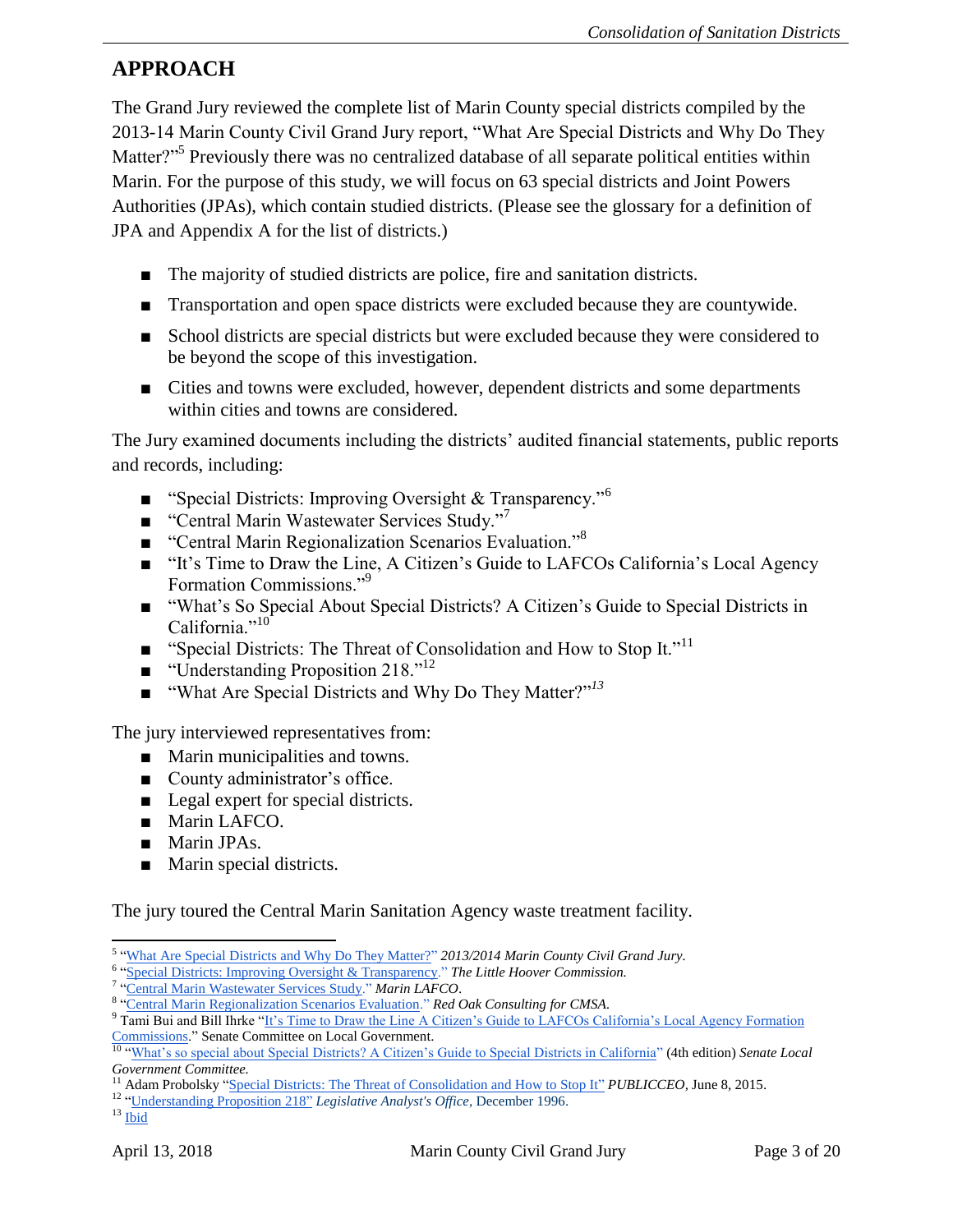# **DISCUSSION**

As stated in the introduction, the high number of special districts in Marin is not by design but rather an accident of our history. Several groups have examined the issue and recommended consolidation as the remedy. This report discusses in detail three studies, two published within the past year. The third study and the discussion that follows are focused on sanitation districts and their repeated failures to consolidate. Some consolidations have succeeded in Marin and they are commonplace elsewhere. Finally, the Grand Jury will explain the complicated consolidation process and what actions are in the best interest of Marin.

In 2017, a study conducted by the Little Hoover Commission<sup>14</sup> recommended legislation to remove barriers to special district consolidations, and an unrelated study by Marin LAFCO<sup>15</sup> recommended specific consolidations meriting immediate initiation.

Both of these studies identified the following issues:

- Districts need to prepare for the effects of climate change, including floods, sea level rise, drought, and an increased risk of wildfire.
- Districts should cooperate and combine resources in order to prepare adequately for these events. Fire and police leaders are cooperating in this manner but sanitation districts are not, yet wastewater services are affected by sea level rise and drought more than any other municipal service.
- Decreased redundancy of operations can reduce costs. For example, one administration department supporting one board of directors should cost less than several administration offices each with a board of directors. The increased standardization of policies and practices across similar spheres of influence and the use of best practices will improve service and operations.

In 2005, the Central Marin Sanitation Agency, JPA, and its member districts (Sanitary District #1, Sanitary District #2, San Rafael Sanitary District, and City of Larkspur) commissioned a report titled "Central Marin Regionalization Scenarios Evaluation."<sup>16</sup> The examiners rejected scenarios in which no consolidations were considered. Instead, they strongly recommended total consolidation of the JPA and its component districts into a single district. Three districts and the JPA agreed to consolidate but the board of RVSD declined and the agreement failed.

# *Special Districts: Improving Oversight and Transparency* **The Little Hoover Commission**

In 2016 and 2017, the Little Hoover Commission analyzed 2,071 of California's independent special districts and reviewed the state's role and responsibility in overseeing them. The August

 <sup>14</sup> ["Special Districts: Improving Oversight & Transparency."](https://calafco.org/sites/default/files/documents/LHC%20Final%20Report%20on%20Special%20Distircts%20and%20LAFCO%20August%202017.pdf) *[The Little Hoover Commission.](https://calafco.org/sites/default/files/documents/LHC%20Final%20Report%20on%20Special%20Distircts%20and%20LAFCO%20August%202017.pdf)*

<sup>15</sup> ["Central Marin Wastewater Services Study."](http://www.marinlafco.org/254/Central-Marin-Wastewater-Study) *[Marin LAFCO](http://www.marinlafco.org/254/Central-Marin-Wastewater-Study)*.

<sup>16</sup> ["Central](http://rvsd.org/DocumentCenter/Home/View/106) [Marin Regionalization Scenarios Evaluation,](http://rvsd.org/DocumentCenter/Home/View/106)" *Red Oak Consulting.*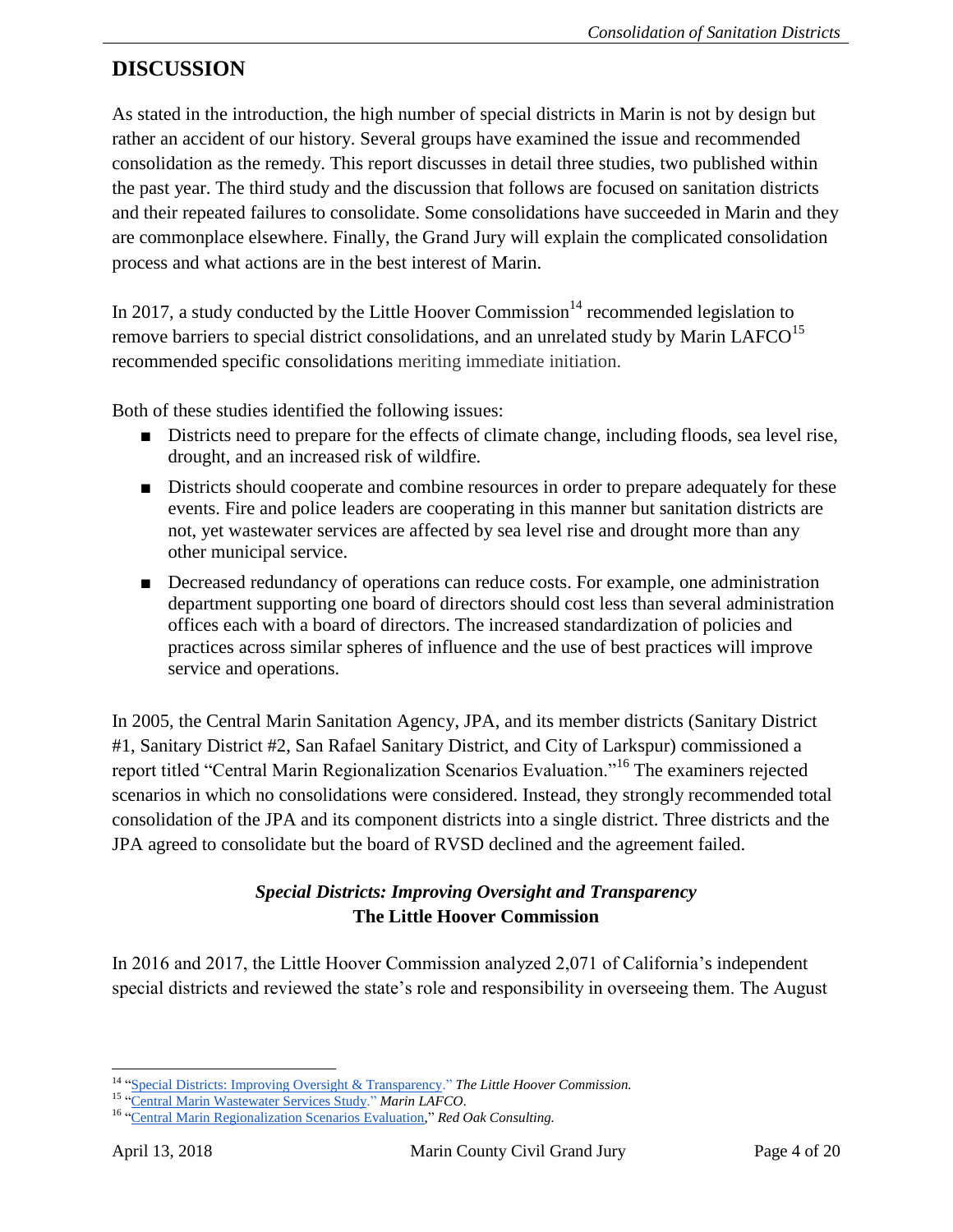2017 "Special Districts: Improving Oversight and Transparency"<sup>17</sup> report delved into four primary areas of concern for special districts.

Recommendations included:

- The State of California should simplify and create consistency in the special district consolidation process.
- Oversight of special districts should be improved, specifically, opportunities to bolster the effectiveness of LAFCO.
- The continued need for districts to improve transparency and public engagement.
- The urgency of climate change adaptation in California and the front-line roles that special districts, particularly water, wastewater treatment and flood control districts, play in preparing their communities and defending them from harm.

## *Central Marin Wastewater Services Study* **Marin LAFCO**

In July 2017, Marin LAFCO published the results of the wastewater services review that included recommending consolidations of sanitation districts

One of the three stated objectives of the study is to "... serve as the source document to initiate one or more government reorganizations, such as special district formations, consolidations, and/or dissolutions." The Grand Jury agrees with several conclusions and recommendations.

#### **Conclusions of the Central Marin Wastewater Services Study included:**

- Reorganize Murray Park Sewer Maintenance District (MPSMD) and San Quentin Village Sewer Maintenance District (SQVSMD), two county dependent districts with areas of 0.1 and 0.01 sq. miles respectively, so that both districts are absorbed by Ross Valley Sanitary District (RSVD) with an area of over 26 sq. miles.
	- **–** Conclusion No. 5 of Study: These reorganizations would eliminate two dependent special districts governed by the County of Marin and operating under antiquated statutes in favor of recognizing RVSD as the preferred and more capable service provider going forward.<sup>18</sup>
- Explore regional reorganization and consolidation of agencies to align with the Ross Valley watershed and San Rafael Creek watershed.
	- **–** Conclusion No. 6 of Study: Additional Merit to Explore Regional Consolidation. Information collected and analyzed in this study provides sufficient merit for the Commission to further evaluate options to reorganize and consolidate public wastewater services in Central Marin and most pertinently among agencies in the Ross Valley watershed (RVSD, Corte Madera - Sanitary District #2,<sup>19</sup> MPSMD) and San Rafael

 <sup>17</sup> ["Special Districts: Improving Oversight and Transparency"](https://calafco.org/sites/default/files/documents/LHC%20Final%20Report%20on%20Special%20Distircts%20and%20LAFCO%20August%202017.pdf) *California LAFCO*

<sup>18</sup> ["Central Marin Wastewater Services Study"](http://marinlafco.com/DocumentCenter/Home/View/1314) *Marin LAFCO*, pg.29

<sup>19</sup> Corte Madera - [Sanitary District #2.](http://www.ci.corte-madera.ca.us/391/Sanitary-District-No-2) *Town of Corte Madera*.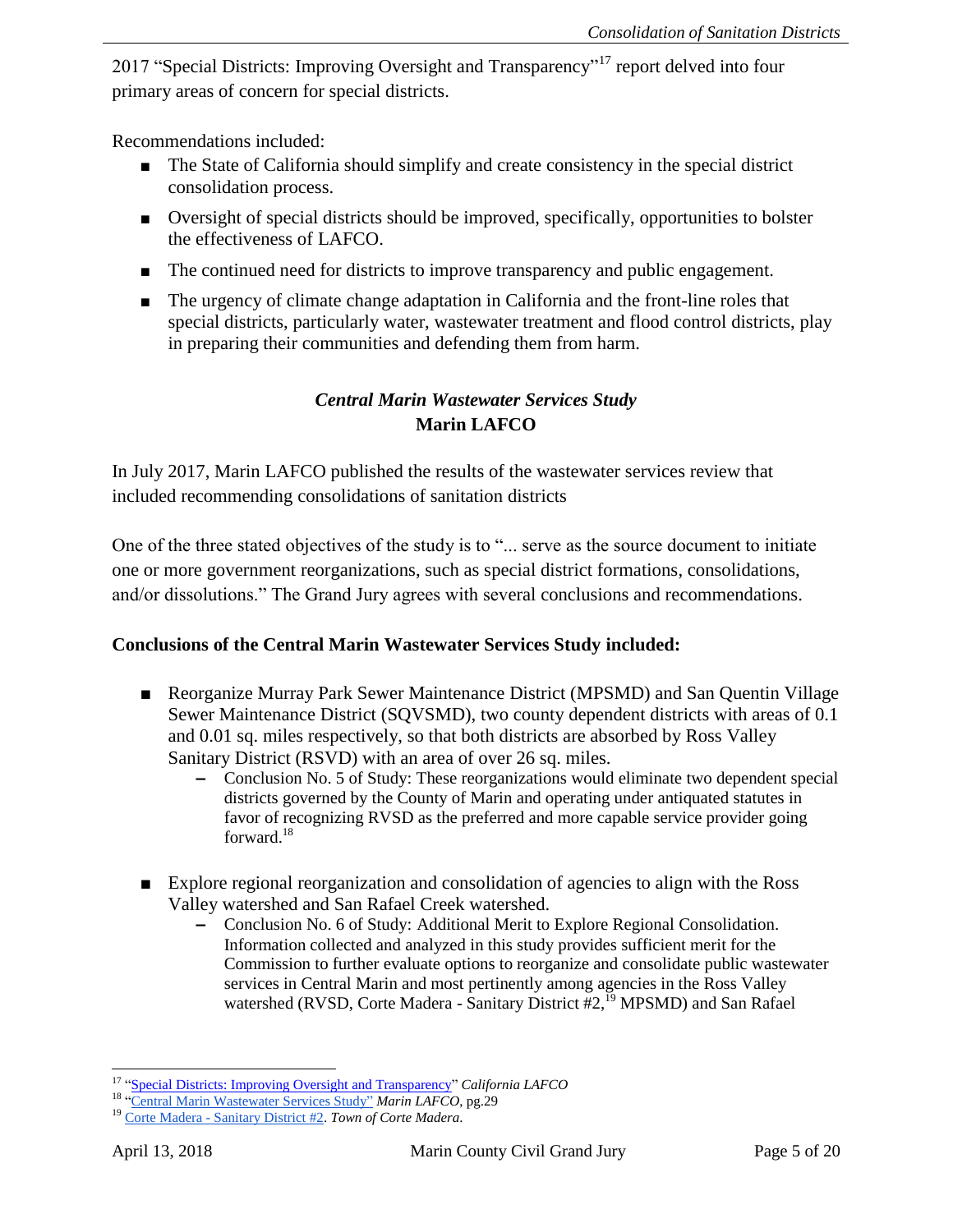Creek watershed (San Rafael Sanitary District, $2^0$  Central Marin Sanitation Agency, $2^1$ SQVSMD).<sup>22</sup>

- The commission should consider initiating the dissolution of MPSMD and SOVSMD and place their service areas in RVSD.
	- **–** Recommendation 7. The Commission should consider proceeding with reorganizations to dissolve MPSMD and SQVSMD and concurrently place their respective service areas in  $RVSD.<sup>23</sup>$
- The sewer agencies in central Marin should coordinate efforts to establish policies and protocols in addressing the increasing effects of climate change relative to wastewater services.
	- **–** Recommendation 11. The affected agencies in Central Marin should coordinate efforts to establish policies and protocols in addressing the increasing effects of climate change relative to wastewater services. This includes resiliency planning with respect to droughts, storm events, and rising water tables.<sup>24</sup>

#### *Central Marin Regionalization Scenarios Evaluation* **Red Oak Consulting**

In 2005, Central Marin Sanitation Agency (CMSA) commissioned Red Oak Consulting to study regionalization options. It is a comprehensive study addressing topics such as long-term planning, evaluations of existing organizational structures, operations and procedures, and scenarios for regionalization.

The purpose of the report was to analyze issues facing CMSA, leading to the evaluation of its then-current structure against other regionalization solutions.

The report offered the commissioners four possible scenarios for consideration:

- Scenario 1A Joint Powers Agreement (no change).
- Scenario 1B Modified Joint Powers Agreement.
- Scenario 2 Partial combination of one or several of the agencies.
- Scenario 3 Total combination of CMSA and all member agencies.

The examiners rejected scenarios 1A and 2. The remaining options presented by Red Oak Consulting recommended Scenario 1B—implementing modifications to the JPA, while researching and proceeding toward Scenario 3—Total Combination.

The following remarks were prescient since none of the recommendations of the report were adopted:

"The modifications to the JPA could be viewed as 'stepping stones' toward total combination… It allows the CMSA and member agencies to focus on their immediate priorities. Additionally, ironing out issues during the execution of such modifications would also facilitate the

 $\overline{a}$ <sup>20</sup> [San Rafael Sanitary District](https://www.cityofsanrafael.org/departments/sanitation-district/)*. City of San Rafael*.

<sup>&</sup>lt;sup>21</sup> [Central Marin Sanitation Agency](https://www.cmsa.us/)

<sup>22</sup> ["Central Marin Wastewater Services Study."](http://www.marinlafco.org/254/Central-Marin-Wastewater-Study) *[Marin LAFCO](http://www.marinlafco.org/254/Central-Marin-Wastewater-Study)*, pg.29

 $^{23}$  [Ibid.](http://www.marinlafco.org/254/Central-Marin-Wastewater-Study) pg.33

 $^{24}$  [Ibid.](http://www.marinlafco.org/254/Central-Marin-Wastewater-Study) pg. 34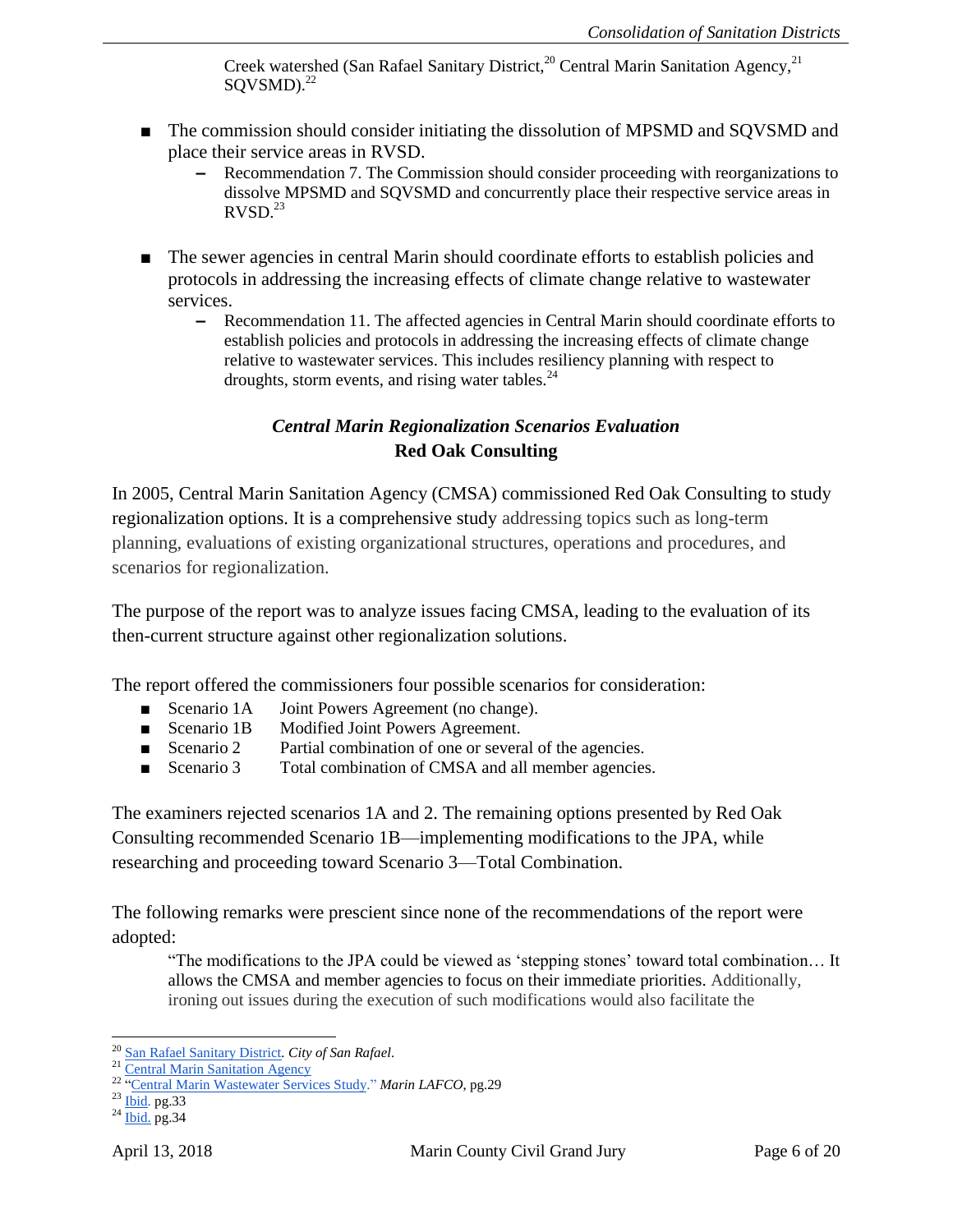establishment of any new structure. This option allows for the establishment of trust among the participants for continued momentum toward the ultimate goal.

"The total combination (Scenario 3) could easily be pushed aside and, in five years, the Commissioners could find themselves in the same place they are today."<sup>25</sup>

#### **Sanitation Districts Should Consolidate**

The four districts that cooperate to form the CMSA JPA have considered full consolidation since its inception. This is logical because forming a JPA can be a step in the process of full consolidation. However, all proposals over the years have been rejected, including after the publication of the regionalization report discussed above, which was eventually terminated in 2007 by a vote of the RVSD board of directors.

The 2010-11 Grand Jury focused on the consolidation failure in its report, "Ross Valley Sanitary District: Not Again!"<sup>26</sup> The jury noted that it was the third report in five years about this particular district. The report detailed a series of lawsuits that accumulated extensive legal fees in the years between the 2007 failure and the 2010 report.

However, the legal battles did not stop in 2010 and have not been confined to central Marin. The Sausalito–Marin City Sanitary District (SMCSD) is suing the Tamalpais Community Services District (TCSD) for \$500,000 plus interest and legal costs.<sup>27</sup> SMCSD claims it was incorrectly charged in a mutual contract.

The RVSD recently sued SQVSD and CMSA over a contract dispute.<sup>28</sup> At issue was a contract for services for SQVSD that was awarded to CMSA over RVSD. It is worth pointing out that RVSD is a member district of CMSA.

The Las Gallinas Sanitary District board of directors accepted—under pressure—the resignations of top employees in 2017.<sup>29</sup> The resulting investigation of the alleged wrongdoing of the general manager cost the district \$19,500 but did not find any misuse of funds. The district has an annual budget of over \$14 million.

The lawsuits are wasteful, because even when successful, the award simply moves money from one district to another after accumulating large legal bills. If the districts had already been consolidated then decisions regarding best use of funds could be made by regional management rather than being decided in court.

It is important to point out that these are examples of independent districts overseen only by the voters. Dependent districts are also at risk for wasteful spending, though it is more difficult to see

 $\overline{a}$ 

<sup>&</sup>lt;sup>25</sup> [Ibid](http://rvsd.org/DocumentCenter/Home/View/106) pg.3-9

<sup>&</sup>lt;sup>26 "</sup>Ross Valley Sanitary District: Not Again!" Marin County Civil Grand Jury.

<sup>27</sup> ["Tam Valley Sued by Sewage District in Billing Dispute"](http://www.marinij.com/government-and-politics/20170816/tam-valley-sued-by-sewage-district-in-billing-dispute) *Marin Independent Journal.* 18 August 2017

<sup>28</sup> ["Marin Sanitation Agencies End Legal Battle"](http://www.marinij.com/article/NO/20150528/NEWS/150529817) *Marin Independent Journal*. 28 May 2015

<sup>29</sup> ["San Rafael Sewage Chief Soiled by Backflow of Staff Ire"](http://www.marinij.com/article/NO/20171022/NEWS/171029937) *Marin Independent Journal*. 6 November 2017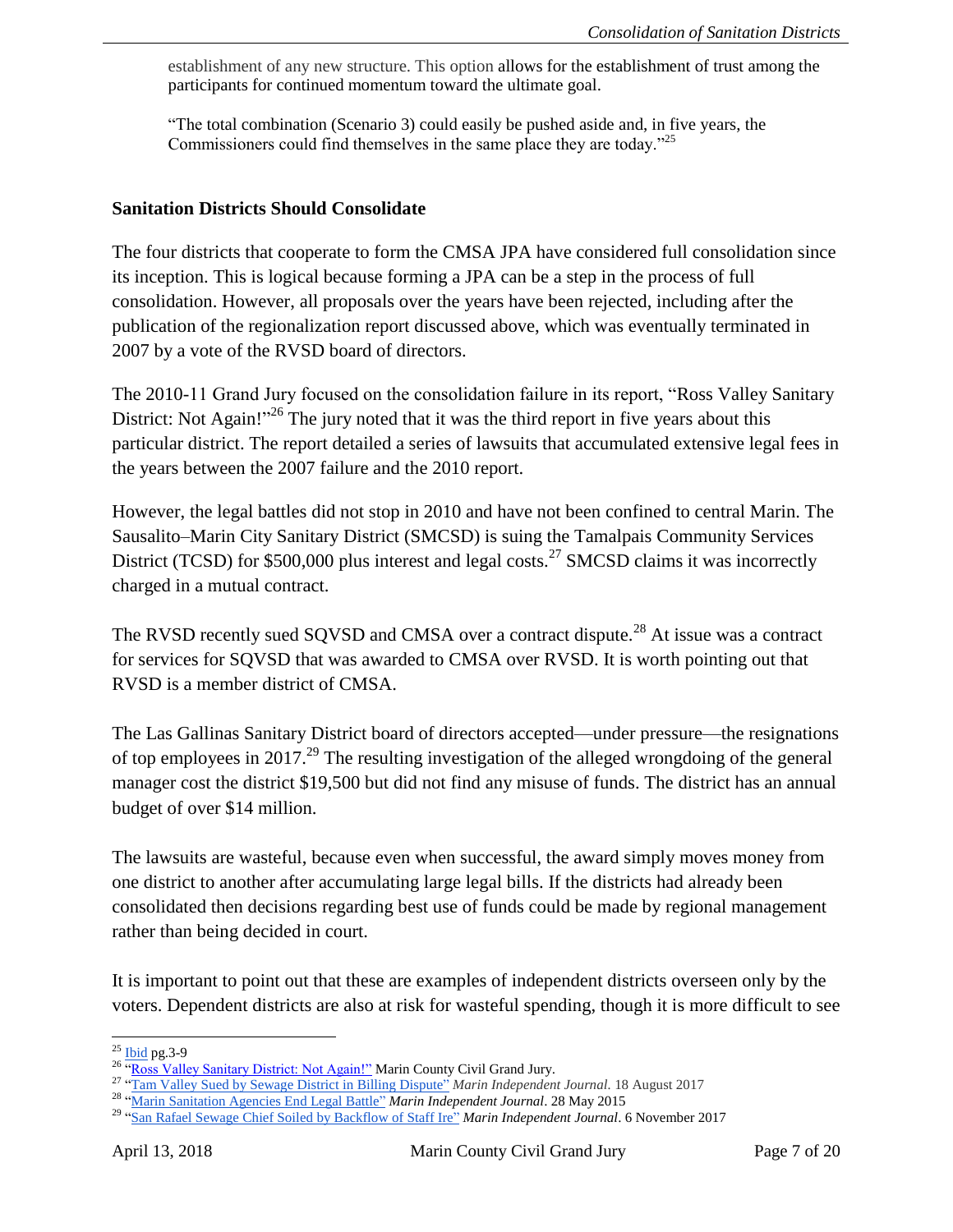because wasteful expenditures can be absorbed by its parent entity. Sanitation District #2 functions as if it were a department of the Town of Corte Madera, leaving open the possibility of staff, supplies, and resources being commingled between the town and district. The district's budget of over \$5.5 million is difficult to correctly assess because of this possibility. The San Rafael Sanitation District is another dependent district that functions as if it were a department of its parent jurisdiction, in this case the City of San Rafael.

#### **Enterprise District Funding Reduces Pressure on Sanitation Districts to Consolidate**

Districts that collect and dispose of sewage charge a fee for this service rather than depend entirely on property taxes. When the revenue is lower than needed or desired, the district will raise fees using Proposition 218 rules. Non-enterprise agencies, such as police and fire, cannot increase their funding as easily from municipal annual budgets, creating pressure to do more with less money, which is a strong incentive to consolidate. When savings are realized through shared services, often the desire is to make the savings permanent through consolidation. Sanitation districts have avoided the pressures to consolidate by raising fees.

#### **The Lack of Public Attention Reduces Pressure on Sanitation Districts to Consolidate**

The discussion is about the use of public money yet sanitation districts do not attract the attention that is needed for proper oversight. The Grand Jury in 2011 reported, "No one wants to think about sewers or pipes or overflows. They want to flush and forget."<sup>30</sup>

This year's Little Hoover Commission report also discusses the lack of public interest. "Special districts in general are geographically close to their constituents and provide a limited number of services. This often leads to low public visibility and a lack of engagement. Special districts are often referred to as 'ghost governments, invisible governments and under-the-radar governments.' The public has limited practical ability to understand the workings of the special district and make informed decisions in voting."<sup>31</sup>

This is especially true with sanitation districts. The CMSA JPA-led effort to regionalize was a multi-year process that did not include much input from the community. Although meetings were open, the public was not encouraged to participate.

The "flush and forget" attitude should not be used as an excuse to avoid engagement. Instead, people should be made aware that the discussion is not about the flush, it's about the bill. The public has the strongest oversight power over these districts and transparency is crucial to inform and involve them.

The State of California strongly supports more participation in local elections, and in 2015 passed SB 415, the [California Voter Participation Rights Act.](https://leginfo.legislature.ca.gov/faces/billTextClient.xhtml?bill_id=201520160SB415) This law requires that special districts hold their elections only in March or November in even numbered years, no later than November 2022. The aim is to increase visibility of special districts and the elections of their independent boards.

 $\overline{a}$ 

<sup>30</sup> ["What Are Special Districts and Why Do They Matter?"](https://www.marincounty.org/~/media/files/departments/gj/reports-responses/2013/spd_master_list_report.pdf) *[2013/2014 Marin County Civil Grand Jury](https://www.marincounty.org/~/media/files/departments/gj/reports-responses/2013/spd_master_list_report.pdf)*

<sup>31</sup> ["Special Districts: Improving Oversight & Transparency."](https://calafco.org/sites/default/files/documents/LHC%20Final%20Report%20on%20Special%20Distircts%20and%20LAFCO%20August%202017.pdf) *[The Little Hoover Commission](https://calafco.org/sites/default/files/documents/LHC%20Final%20Report%20on%20Special%20Distircts%20and%20LAFCO%20August%202017.pdf)*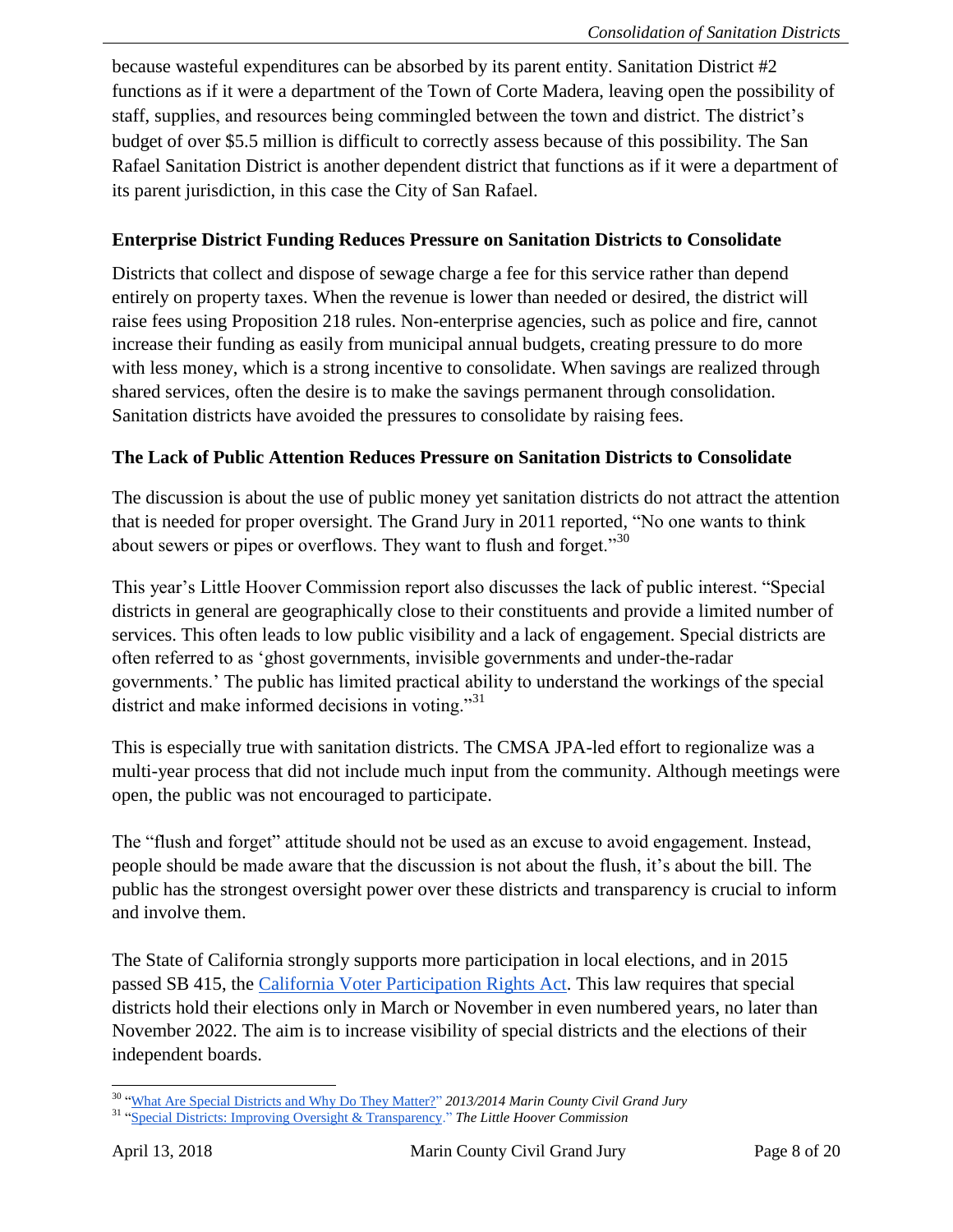Fear of losing local control is often a reason for withdrawing from the consolidation. This fear is not supported by the facts. The consolidation of police and fire districts in Marin demonstrates that local control was not reduced. During the consolidation process, local control is repeatedly studied and negotiated. Districts are independent and cannot be forced to cooperate or share.

Only if each district agrees can consolidation move forward.

#### **Consolidation has Succeeded in Marin and Elsewhere**

Central Marin Police Authority (CMPA) is a recent example of a consolidation process. The police departments of Larkspur, Corte Madera and San Anselmo began sharing services in 2012, guided by a Memorandum of Understanding (MOU) that helped pilot increasing involvement and build trust. A completed JPA consolidation occurred in 2014.<sup>32</sup>

This combined entity has a substantially lower need for revenue than the three independent departments combined. The consolidation will save the equivalent of these agencies' combined annual budgets in just seven years. The main motivation for the consolidation project was to reduce costs. The new department serves the same population with 42 officers compared to a pre-consolidation headcount of 55. (See Appendix B)



\*The merger was initiated in 2012 and completed in 2013. 2012-2014 data is from audited financials 2015-2018 data is from district budgets 2019-2020 data has been projected by the Grand Jury

Another area of consolidation is the Southern Marin Fire Protection District, which serves Tamalpais Valley, Almonte, Homestead Valley, Alto, Strawberry, Tiburon, Sausalito, Fort Baker, and Marin Headlands. As a result of sharing services, the new district is projected to save \$315,000 per year while streamlining services and management. "Demonstrated cost savings is

 <sup>32</sup> [Central Marin Police Authority](http://www.centralmarinpolice.org/27/About) history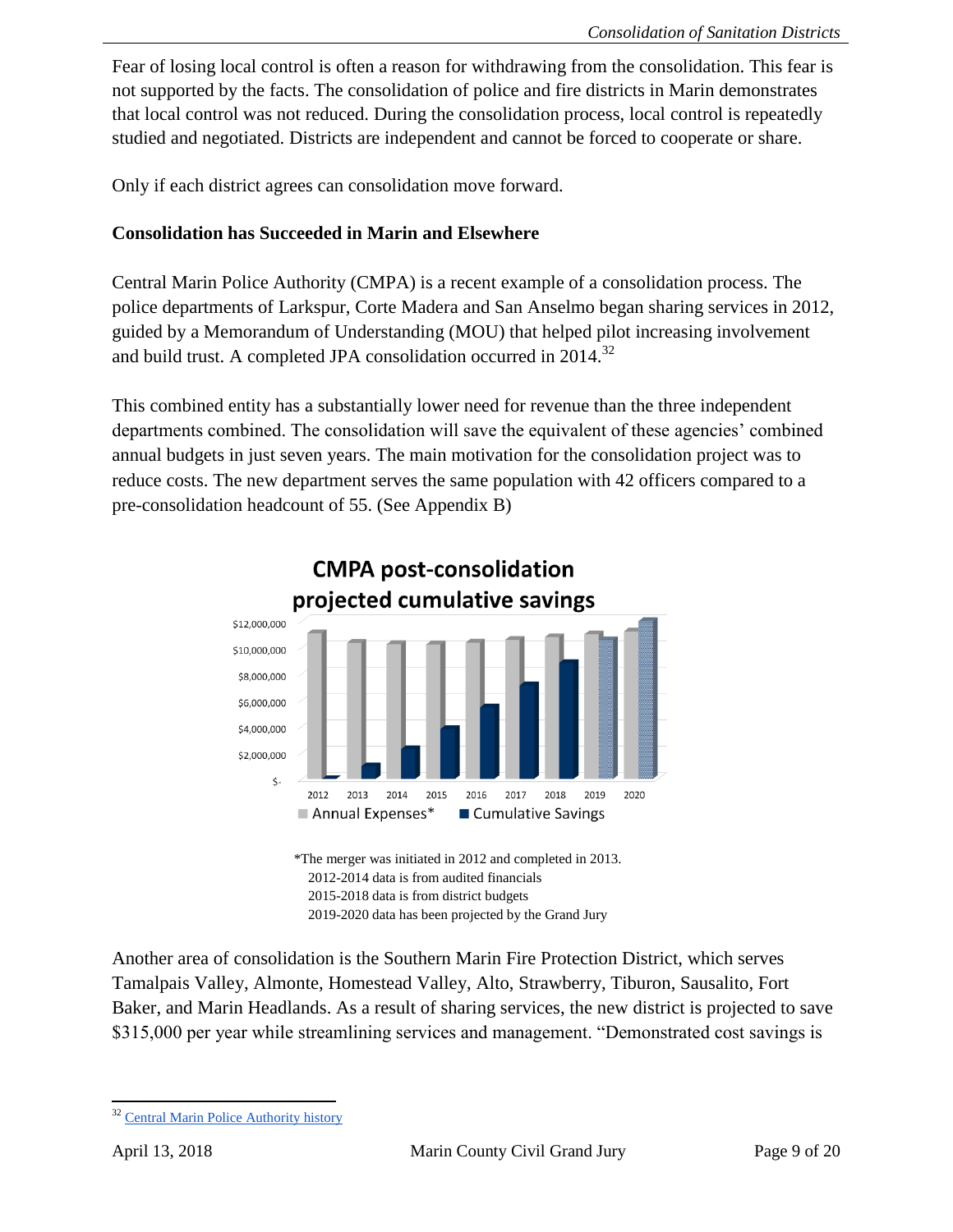what kept everyone at the table," said an officer involved with the consolidation project.<sup>33</sup> Currently, some of the shared services include battalion chiefs, equipment and training.

#### **Successful Mergers Outside of Marin**

Here are three examples of large districts that demonstrate the advantages of consolidation:

- **Truckee Sanitary District (TSD)** is one of the oldest sanitary districts in the state with boundaries that extend across county lines. It provides wastewater collection and conveyance within Nevada and Placer counties. In the 1960s, TSD annexed the adjacent Donner Lake drainage area in adjoining Placer County in order to help protect the lake water quality. One district in control of one watershed as a sphere of influence is the most efficient model for environmental protection.<sup>34</sup>
- **East Bay Municipal Utility District**—often referred to as East Bay MUD<sup>35</sup>—performs both water and sewerage treatment services within Alameda and Contra Costa counties and has a very large sphere of influence. It was first formed in 1923 out of a necessity for stored water and soon started purchasing water rights and reservoir infrastructure. The water system today serves approximately 1.4 million people in a 332-square-mile area. Its smaller wastewater system, added in 1944, was created by election to protect the bay and today serves approximately 685,000 people in an 88-square-mile area. This entity has an annual budget of over 1 billion dollars. It warrants public involvement as it prepares for drought and climate change challenges, improves aging infrastructure in congested urban areas, and attends to hundreds of miles of pipe, yet maintains fresh water quality and release of safely-treated wastewater.
- **Sonoma County Water Agency (SCWA)** is a countywide dependent district whose board members are the county district supervisors. Though SCWA functions like a county government department, it is a separate entity of local government having its defined set purpose: water. This overarching agency oversees public water systems, from collection and distribution of fresh water to the conveyance and treatment of wastewater. It also attends to important water stewardship concerns for the public (flooding, recycling), wildlife (river fish) and environment (groundwater protection). SCWA works with water companies, municipalities, sanitary districts and zones operating eight sanitation systems, while giving resources to drought and climate change projects.<sup>36</sup>

#### **Marin LAFCO is Underfunded and Understaffed**

Special district consolidations require the participation and approval of Marin LAFCO. Currently, the staff consists of one executive officer and one commission clerk. An additional full-time employee is on disability leave.

This level of staffing may be adequate in general but not to handle the additional workload that would be created by initiating the recommendations in this report. The agency is staffed

 <sup>33</sup> [Southern Marin Fire Department](https://southernmarinfire.org/about)

<sup>&</sup>lt;sup>34</sup> [Truckee Sanitary District](http://www.truckeesan.org/home/index.php?site_config_id=109&page_selection=2331&s_page=)

 $35$  [East Bay](http://www.ebmud.com/) MUD

<sup>36</sup> [Sonoma County Water Agency](http://www.scwa.ca.gov/about-us/)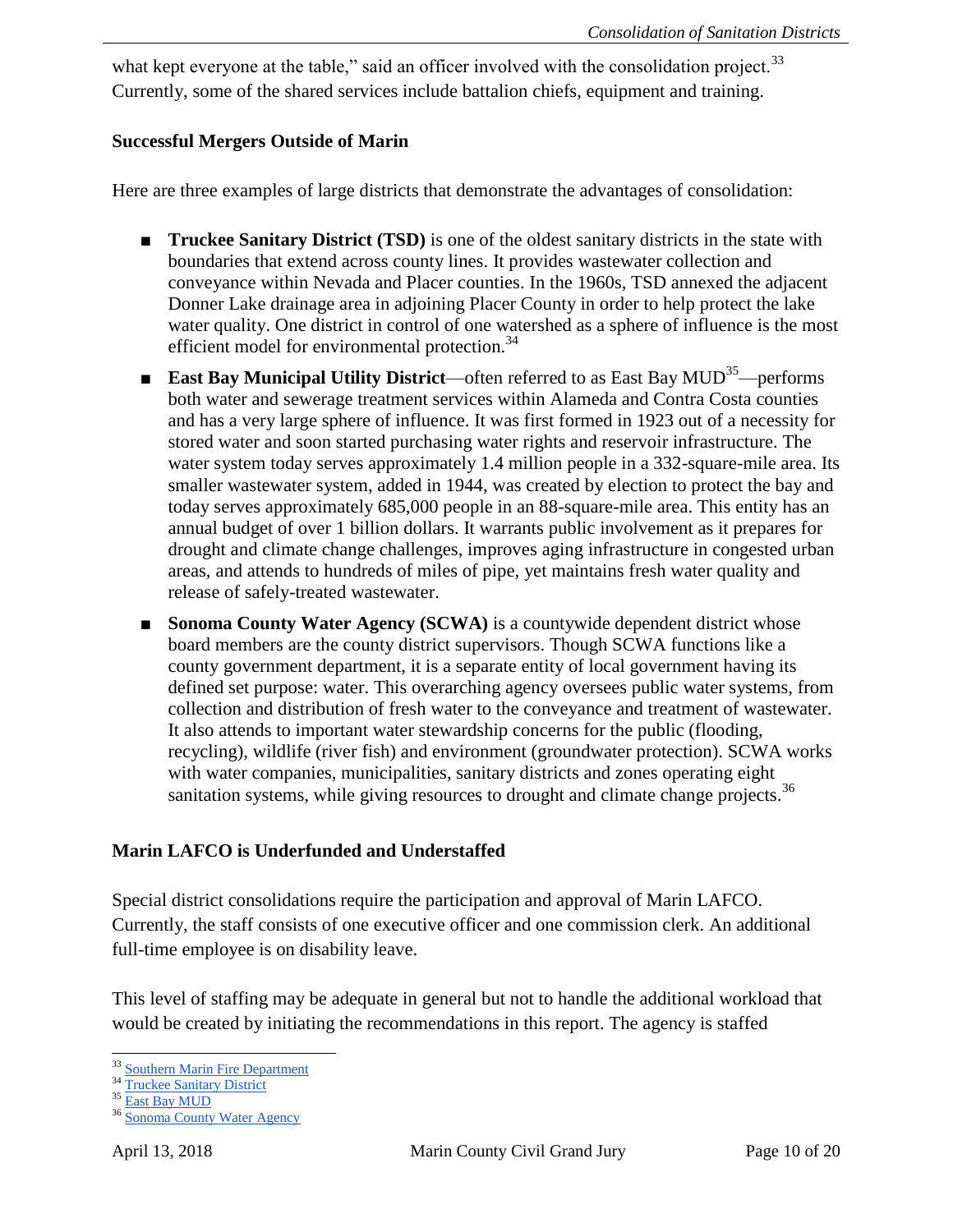adequately to produce the reports required by law, but handling an influx of requests for consolidations, annexations and other boundary changes will most likely require additional resources.

Marin LAFCO is funded by 42 separate entities divided into three categories. Each category is responsible for one third each:

- Marin County
- Cities and towns
- 30 special districts

These contributions are calculated by the State Controller's office based on revenues and not based on need. The agency itself cannot adjust its revenue so the county should consider voluntarily increasing its contribution beyond its one-third obligation. It is in the best interest of the residents of Marin County to ensure Marin LAFCO is adequately staffed. The county's 2016- 2017 contribution was just over  $$150,000<sup>37</sup>$  An increase would allow the agency to hire an additional analyst to handle consolidations. The proven cost savings of consolidations justify this voluntary expense.

#### **Understanding the Consolidation Process**

The process does not begin with an agreement to consolidate. First, two or more districts need to identify services that can be shared. Tailored Memorandums of Understanding (MOUs) and formal contracts are used when agreements are made. A fire department, for example, might agree to serve a particular neighborhood not in its own district because its station is closer to that neighborhood. This improves service to the residents in the area by decreasing response times while also reducing costs.

Districts should cooperate on the purchase and use of expensive line items. For example, CMSA and nearby districts maintain their own heavy equipment and software. In some cases these items are not fully utilized by either district and could be easily shared using a simple MOU. This can be repeated in numerous scenarios, such as personnel, capital equipment and contracted services.

 <sup>37</sup> [Annual Operating Budget.](http://lafco.marin.org/275/Annual-Operating-Budget) *Marin LAFCO*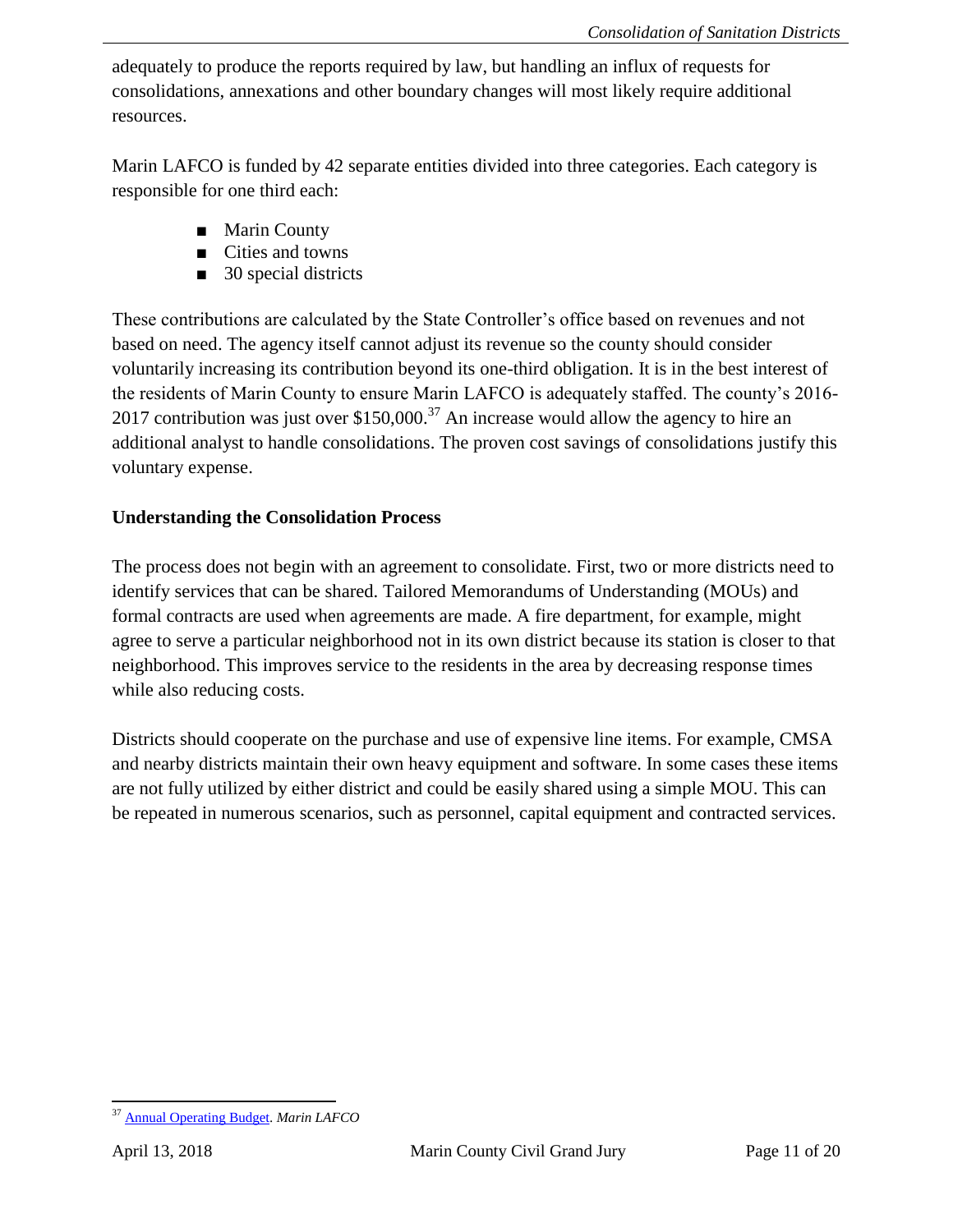# **CONCLUSION**

The Grand Jury has determined that Marin has an excessive number of sanitary districts. Small districts are inherently inefficient due to duplication of expenditures and redundancy in operations. Special districts often lack sufficient oversight and accountability. Many have experienced cost and administrative challenges but have operated with very little public oversight. Operational benefits of consolidation are widely recognized and recommended. Marin has already experienced several successful consolidations. The Grand Jury is in support of this trend.<sup>38</sup>

The Grand Jury recommends several consolidations that can be accomplished within one year. In addition to those actions, the remaining districts should pursue logical consolidations:

- Las Gallinas Sanitation District should consolidate with the to-be-formed central Marin sanitation district.
- Sausalito-Marin City Sanitary District and Tiburon Sanitary District #5 should consolidate with the to-be-formed Southern Marin Sanitation District. (Recommendation No.3)
- Novato Sanitary District should consider a plan to consolidate with the to-be-formed Central Marin Sanitation district. (Recommendation No. 2)
- The ultimate goal should be a countywide water and sanitation agency—Marin Municipal Utilities District (Marin MUD).

<sup>&</sup>lt;sup>38</sup> ["Merging and Dissolving Special Districts"](http://digitalcommons.law.yale.edu/cgi/viewcontent.cgi?article=1391&context=yjreg) Yale Law School, p.494, 2014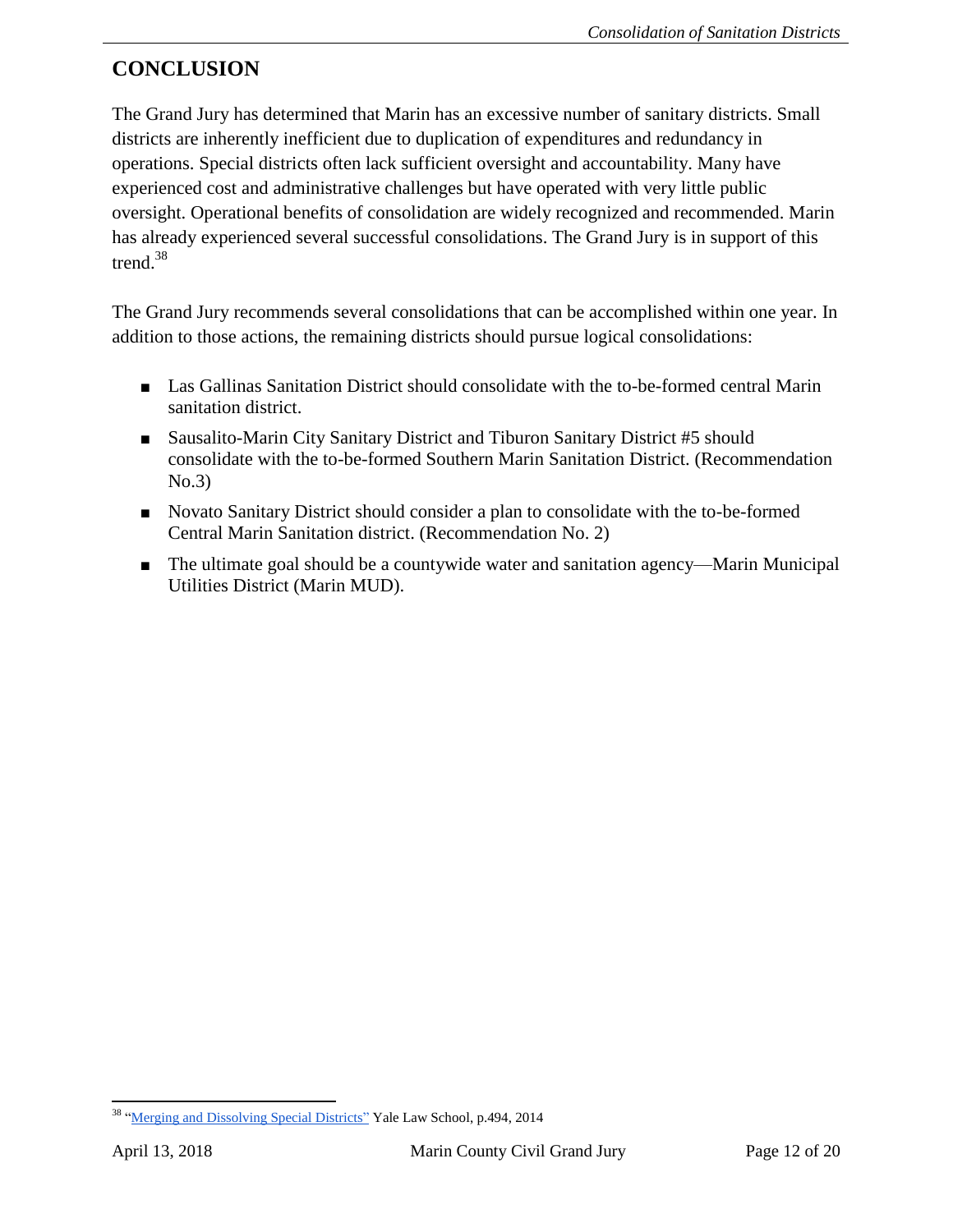#### **FINDINGS**

- F1. Marin County has a large number of sanitary districts.
- F2. Independent sanitary districts are accountable only to district voters.
- F3. The public is not greatly involved in local sanitary district governance.
- F4. The public is not well informed about funding schemes or governance of sanitary districts.
- F5. Marin County's current system of sanitary districts is not cost-efficient.
- F6. Consolidation of sanitary districts in Marin has been recommended multiple times by governmental and non-governmental agencies.
- F7. Well-executed consolidations of sanitary districts will reduce administrative and operating costs.
- F8. Well-executed consolidations of sanitary districts will improve service.
- F9. Sanitation districts need to prepare for sea level rise.
- F10. Marin LAFCO is underfunded and understaffed.

# **RECOMMENDATIONS**

- R1. Marin LAFCO should complete the planned reorganization of Murray Park Sewer Maintenance District and San Quentin Village Sewer Maintenance District with Ross Valley Sanitary District.
- R2. Central Marin Sanitation Agency (JPA), Sanitary District #1 (Ross Valley), Sanitary District #2 (Corte Madera), and the San Rafael Sanitary District should reorganize into a single sanitary/sanitation district. Each entity should complete a reorganization application with Marin LAFCO by 9/30/2018 and announce this action on the agenda of the next board meeting for public involvement.
- R3. Sewerage Agency of Southern Marin (JPA), Almonte Sanitary District, Alto Sanitary District, Richardson Bay Sanitary District, Homestead Valley Sanitary District, Public Works Department of the City of Mill Valley, and Tamalpais Community Services District should reorganize into a single sanitary/sanitation district. Each entity should initiate a reorganization application with Marin LAFCO and announce this action on the agenda of the next board meeting for public involvement.
- R4. The County of Marin should allocate additional funds to Marin LAFCO.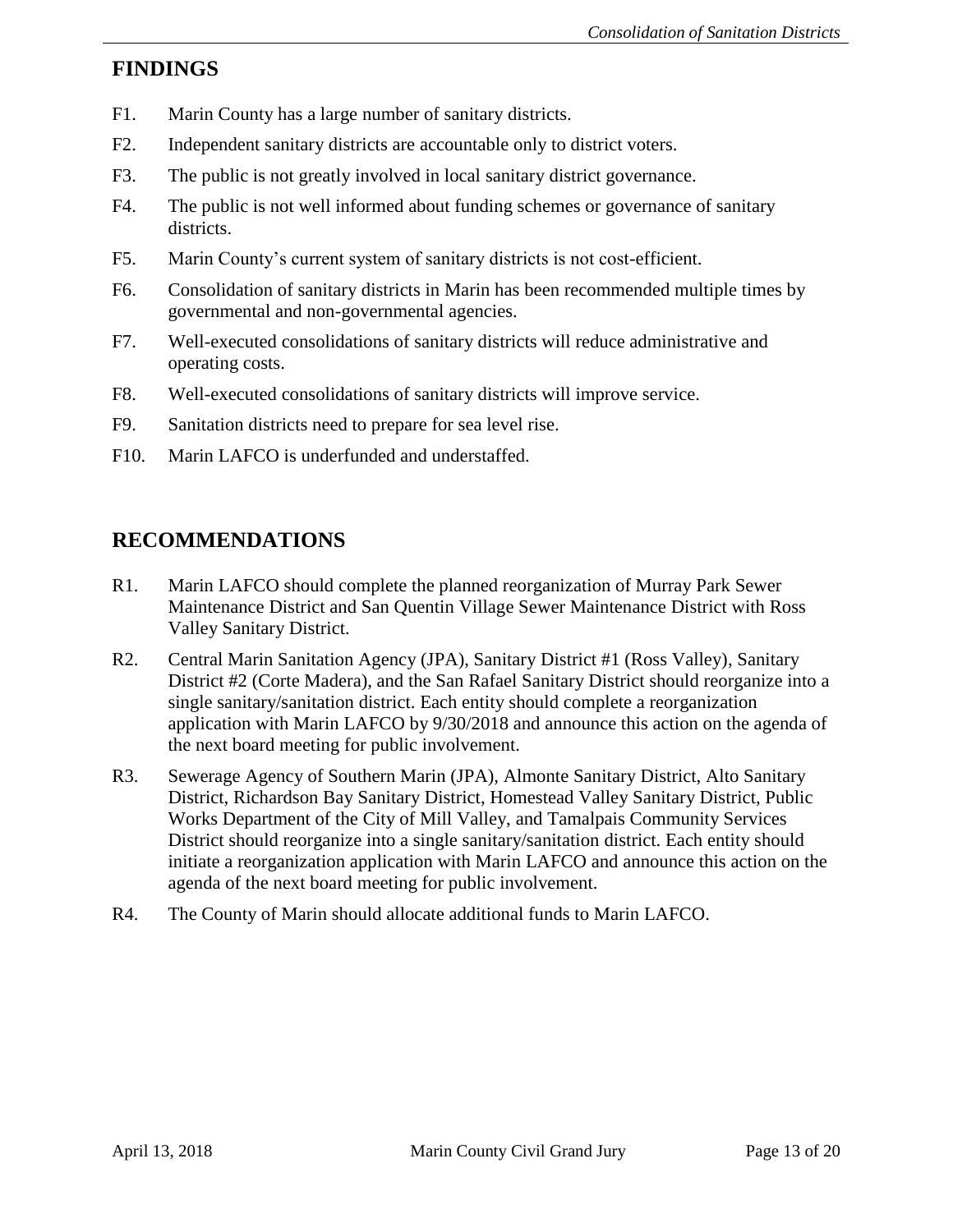# **REQUEST FOR RESPONSES**

Pursuant to Penal code section 933.05, the grand jury requests responses as follows:

From the following elected governing bodies:

- Marin County Board of Supervisors (R4)
- City of Mill Valley, Department of Public Works (R3)
- Almonte Sanitary District (R3)
- Alto Sanitary District (R3)
- Homestead Valley Sanitary District (R3)
- Murray Park Sewer Maintenance District (R1)
- Richardson Bay Sanitary District (R3)
- San Quentin Village Sewer Maintenance District (R1)
- San Rafael Sanitary District (R2)
- Sanitary District #1 (Ross Valley) (R1,R2)
- Sanitary District #2 (Corte Madera) (R2)
- Tamalpais Community Services District (R3)

From the following governing bodies:

- Marin LAFCO (R1)
- Joint Powers Authorities:
	- Central Marin Sanitation Agency (R2)
	- Sewerage Agency of Southern Marin (R3)

The governing bodies indicated above should be aware that the comment or response of the governing body must be conducted in accordance with Penal Code section 933 (c) and subject to the notice, agenda and open meeting requirements of the Brown Act.

Note: At the time this report was prepared information was available at the websites listed.

Reports issued by the Civil Grand Jury do not identify individuals interviewed. Penal Code Section 929 requires that reports of the Grand Jury not contain the name of any person or facts leading to the identity of any person who provides information to the Civil Grand Jury. The California State Legislature has stated that it intends the provisions of Penal Code Section 929 prohibiting disclosure of witness identities to encourage full candor in testimony in Grand Jury investigations by protecting the privacy and confidentiality of those who participate in any Civil Grand Jury investigation.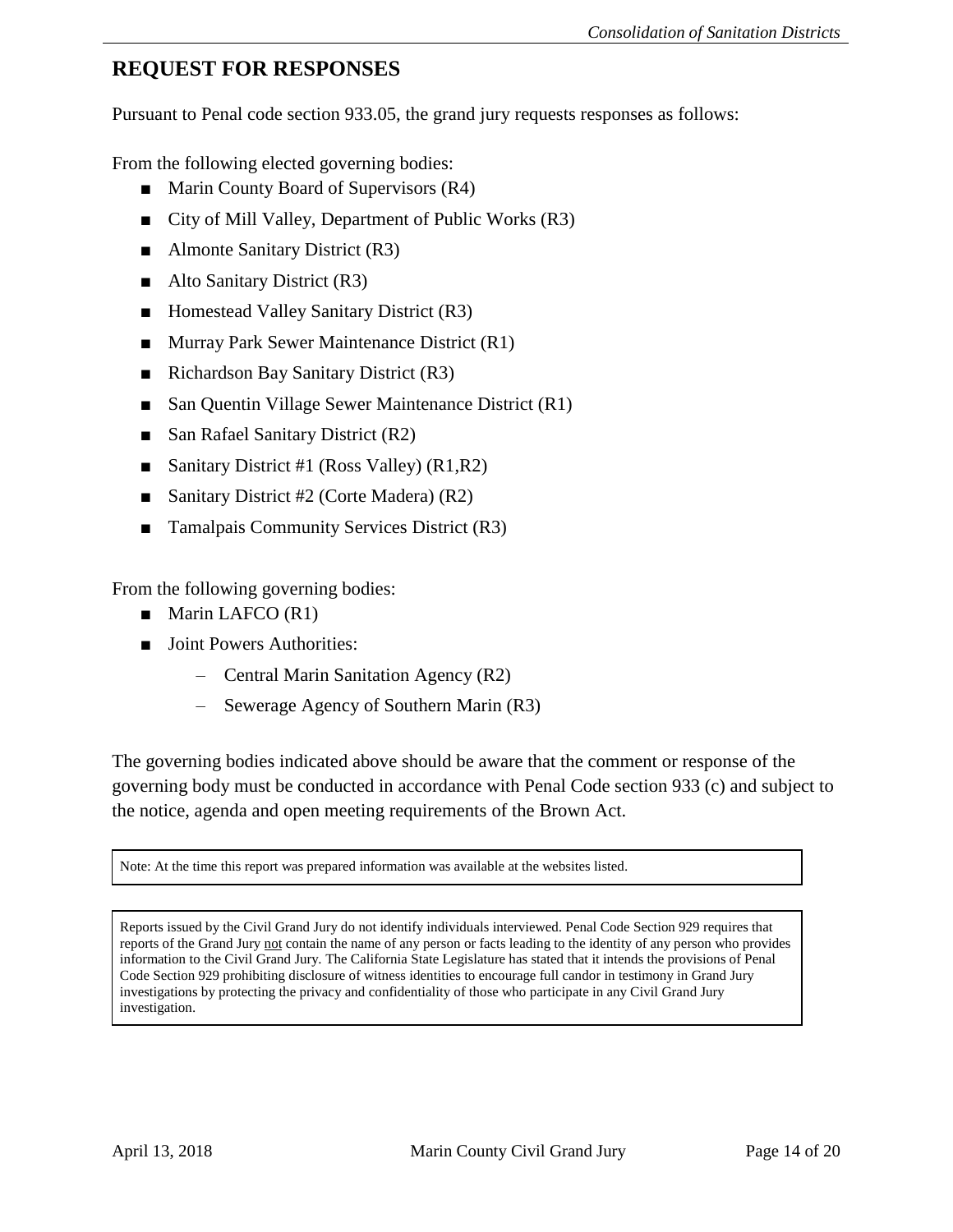# **GLOSSARY**

**Annexation:** When a district attaches additional territory to its boundary.

**Consolidation:** When two or more districts become one.

**Contract: A** legally binding agreement.

**Dissolution:** Refers to a district ceasing to exist.

**Joint Powers Authority (JPA):** An additional government entity created so that two or more special districts or local government entities can share a function.

**LAFCO: Local Agency Formation Commission:** <sup>39</sup> Mandated by the state to regulate and plan local government. Every county, including Marin, has a local office. Its responsibilities include:

- $\blacksquare$  Initiation of special district consolidations
- Special district boundary changes
- Sphere of influence studies
- Service reviews
- Out-of-district service agreements
- Adoption of local policies

**The Little Hoover Commission:** An independent state oversight agency with a mission to investigate state government operations, such as special districts.

**Memorandum of Understanding (MOU):** A non-binding, written agreement often setting guidelines, timelines and goals.

Merger: Occurs when one district consumes another.

**Special district:** A local government entity created to address specific local community needs to tax themselves through public petition, and possible election. Special districts are further defined by their purpose, funding, and governing structure.

- *Single purpose:* A special district can have one purpose, such as a sewer maintenance district, which exists solely to maintain the sewer pipe.
- *Multi-purpose*: A district can provide a combination of services, such as maintaining both a water treatment plant and a community park.
- *Enterprise funding districts* collect service charges as the primary source of revenue, such as a water district that charges based on use.
- *Non-enterprise districts*, such as most fire protection and police districts, receive tax funds and do not charge based on a fee-for-service model.
- *Dependent districts* are governed by a separate entity, such as the county Board of Supervisors or city council.
- *Independent districts* have their own board of directors and do not report to the county Board of Supervisors or any other government agency. Oversight of independent districts is provided directly by the voters.

**Reorganization**: Combining two or more changes in one proposal.

 $\overline{a}$ <sup>39</sup> Marin LAFCO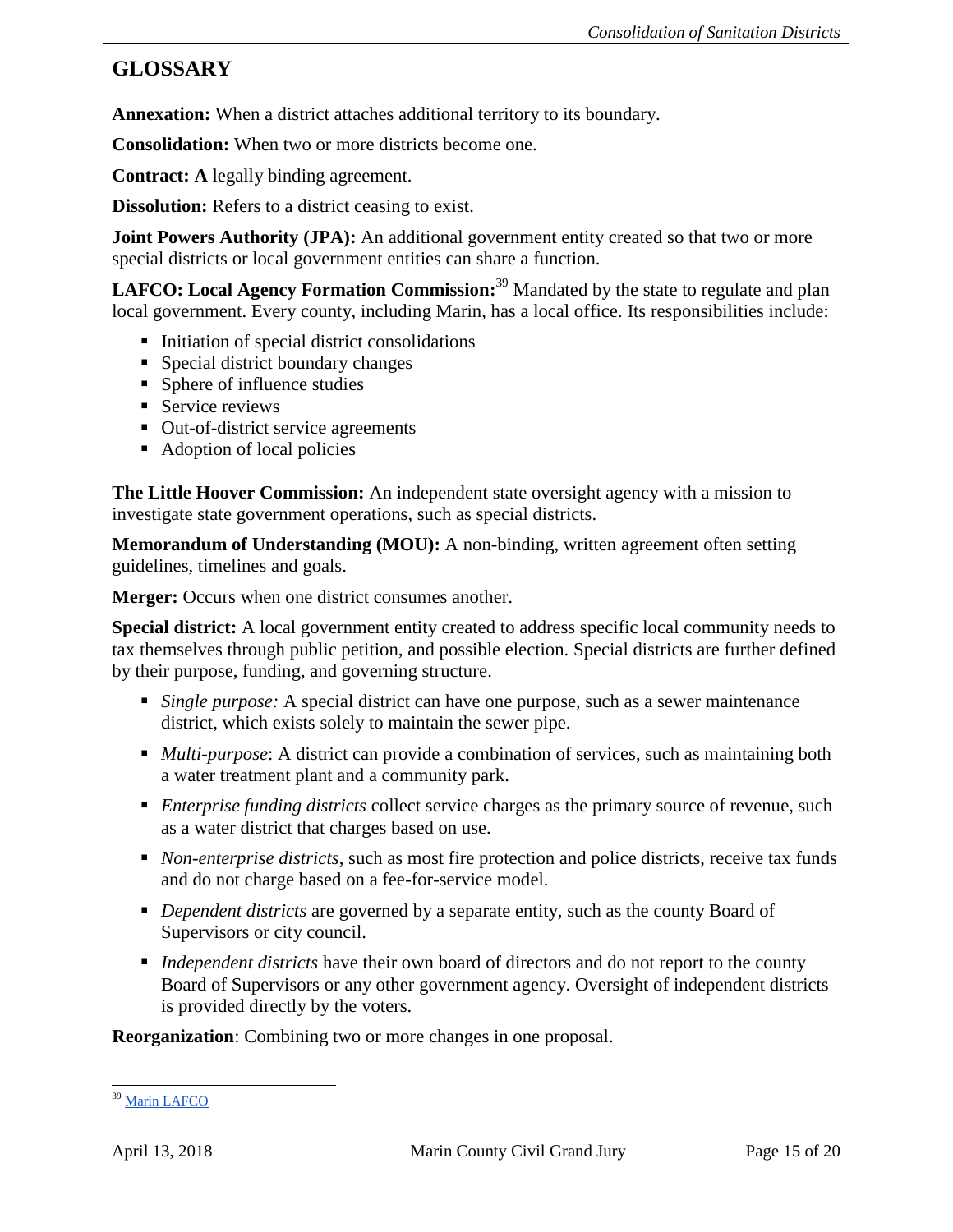**Sphere of Influence**: An established boundary line adopted by LAFCO to designate the boundary and service area for a city or special district.<sup>40</sup>

**Sanitary**: A category of health and safety codes with powers and functions that involve the maintenance and operation of facilities such as garbage dump sites, garbage collection and disposal systems, sewers, storm water drains, and stormwater recycling and distribution systems.

**Sanitation**: A category of health and safety codes with powers and function that involve maintaining and operating sewage systems, sewage treatment plants and sewage disposal systems.

<sup>&</sup>lt;sup>40</sup> [Sphere of Influence](http://www.fresnolafco.org/FAQ.asp#What_is_a_sphere_of_influence)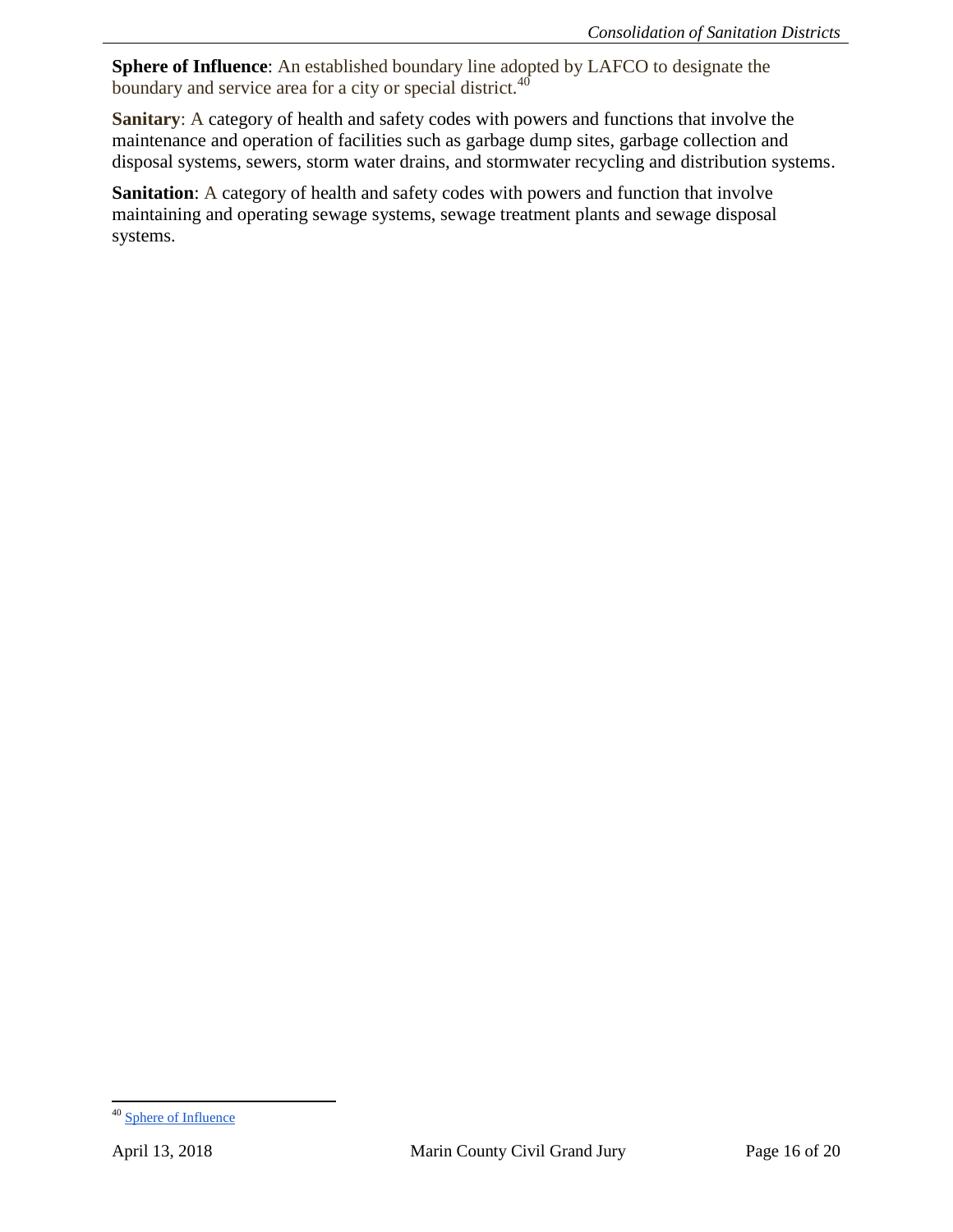# **APPENDIX A**

Special districts considered in this investigation:

- 1. Almonte Sanitary District
- 2. Alto Sanitary District
- 3. Bel Marin Keys CSD
- 4. Bolinas Community Public Utility District
- 5. Bolinas Fire Protection District
- 6. Bolinas Highlands Permanent Road Division
- 7. Corte Madera Sanitary District No. 2
- 8. CSA #1 (Loma Verde)
- 9. CSA #6 (Gallinas Creek)
- 10. CSA #9 (Northbridge)
- 11. CSA #13 (Lucas Valley)
- 12. CSA #14 (Homestead Valley)
- 13. CSA #16 (Greenbrae)
- 14. CSA #17 (Kentfield)
- 15. CSA #18 (Las Gallinas)
- 16. CSA #19 (San Rafael)
- 17. CSA #20 (Indian Valley, Dominga Canyon)
- 18. CSA #23 (Terra Linda)
- 19. CSA #25 (Unincorporated Novato)
- 20. CSA #27 (Ross Valley Paramedic)
- 21. CSA #28 (West Marin Paramedic)
- 22. CSA #29 (Paradise Cay)
- 23. CSA #31 (County Fire)
- 24. CSA #33 (Stinson Beach)
- 25. Homestead Valley Sanitary District
- 26. Inverness Public Utility District
- 27. Inverness Subdivision No. 2 Permanent Road Division
- 28. Kentfield Fire Protection District
- 29. Las Gallinas Sanitary District
- 30. Marin City CSD
- 31. Marin County Flood Control and Water Conservation District
- 32. Marin County Law Library
- 33. Marin County Lighting District
- 34. Marin County Open Space District
- 35. Marin County Transit District
- 36. Marin Healthcare District
- 37. Marin Municipal Water District
- 38. Marin Resource Conservation District
- 39. Marin/Sonoma Mosquito & Vector Control District
- 40. Marinwood Community Service District
- 41. Monte Cristo Permanent Road Division
- 42. Mt. View Ave Lagunitas Permanent Road Division
- 43. Muir Beach Community Services District
- 44. Murray Park Sewer Maintenance District
- 45. North Marin Water District
- 46. Novato Fire Protection District
- 47. Novato Sanitary District
- 48. Paradise Estate Permanent Road Division
- 49. Richardson Bay Sanitary District
- 50. Ross Valley Sanitary District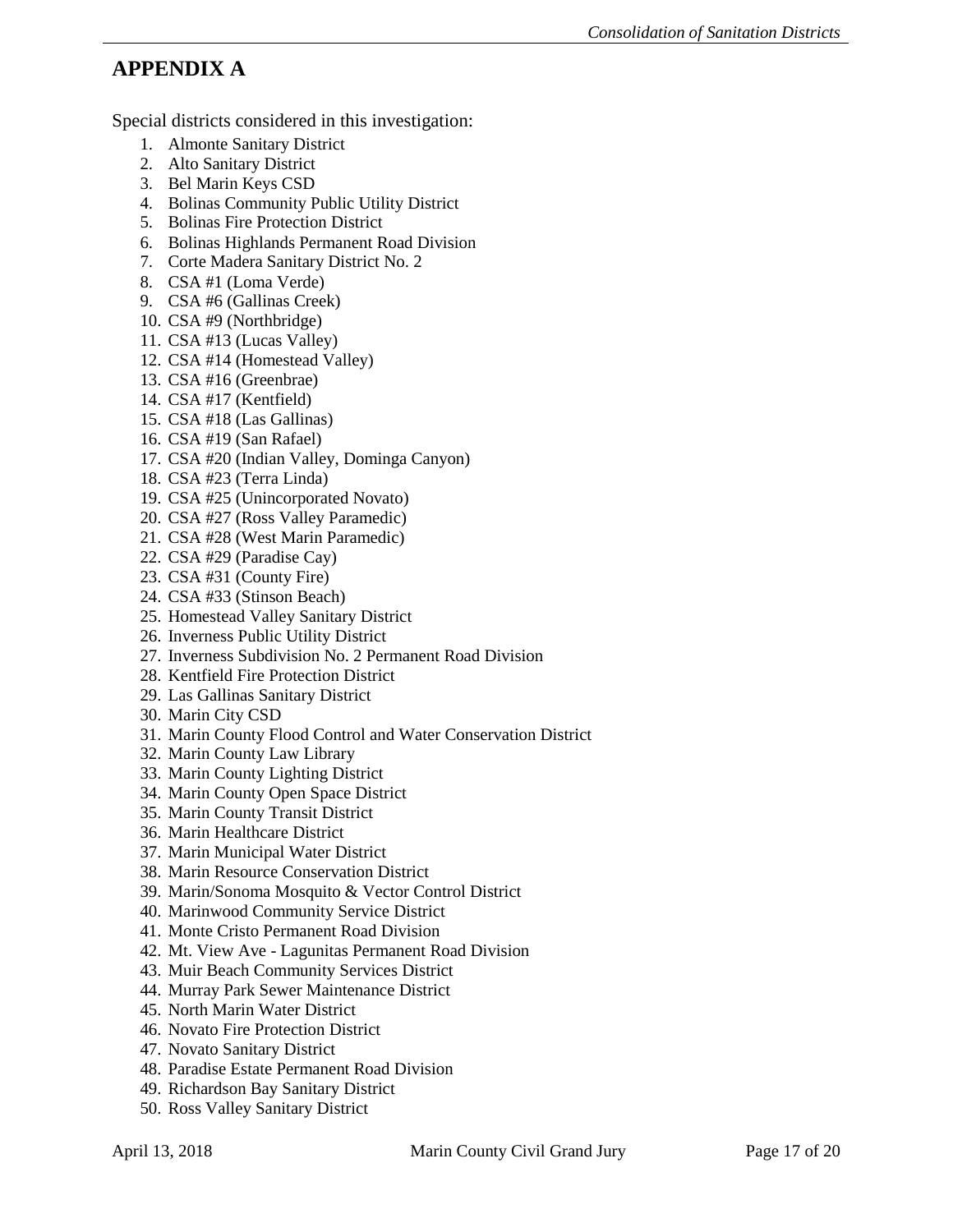- 51. Rush Creek Lighting and Landscape
- 52. San Quentin Village Sewer Maintenance District
- 53. San Rafael Sanitation District
- 54. Sausalito Marin City Sanitary District
- 55. Sleepy Hollow Fire Protection District
- 56. Southern Marin Fire Protection District
- 57. Stinson Beach County Water District
- 58. Stinson Beach Fire Protection District
- 59. Strawberry Recreation District
- 60. Tamalpais Community Services District
- 61. Tiburon Fire Protection District
- 62. Tiburon Sanitary District #5
- 63. Tomales Village Community Services District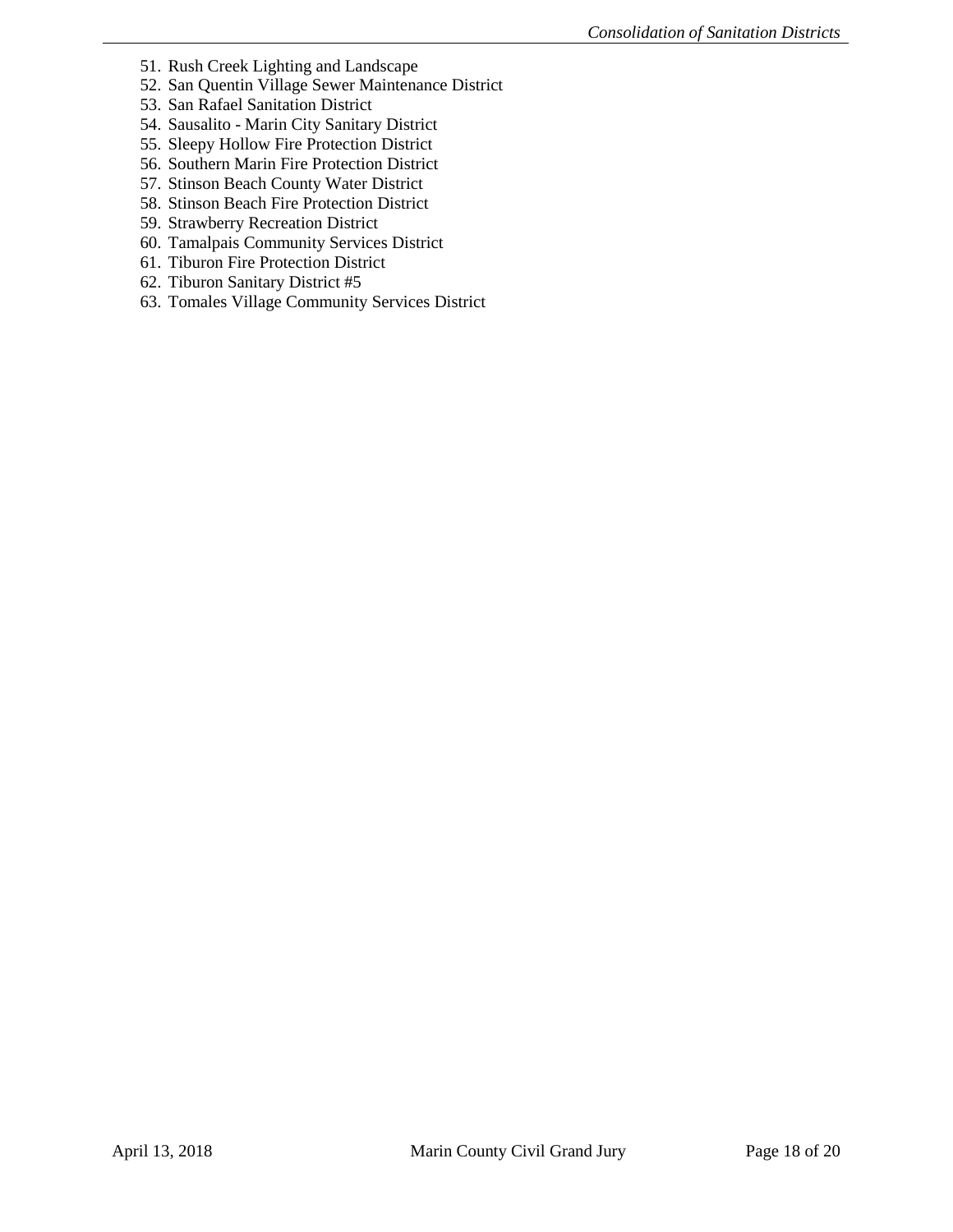# **APPENDIX B: CENTRAL MARIN POLICE AUTHORITY POST-CONSOLIDATION ANALYSIS**

| <b>Source</b>                     | 2012<br><b>Budget</b> \$ | 2013<br><b>Budget</b> \$ | 2014<br><b>Budget \$</b> | 2015<br><b>Budget \$</b> | 2016<br><b>Budget</b> \$ | 2017<br><b>Budget</b> \$ | 2018<br><b>Budget</b> \$ | 2019<br><b>Projected</b> | 2020<br>Projected |
|-----------------------------------|--------------------------|--------------------------|--------------------------|--------------------------|--------------------------|--------------------------|--------------------------|--------------------------|-------------------|
| <b>Expenses</b>                   | 11.095.129               | 10.348.615               | 10.251.452               | 10.226.658               | 10.371.547               | 10.578.978               | 10,790,557               | 11,006,369               | 11,226,496        |
| <b>Expenses</b><br>w/out<br>merge | 11.095.129               | 11.317.032               | 11.543.372               | 11.774.240               | 12.009.724               | 12.249.919               | 12.494.917               | 12,744,816               | 12,999,712        |
| Annual<br><b>Savings</b>          | $\sim$                   | 968.417                  | 1.291.920                | 1.547.582                | 1.638.177                | 1.670.941                | 1.704.360                | 1.738.447                | 1,773,216         |
| Cumul.<br><b>Savings</b>          | ۰                        | 968.417                  | 2.260.337                | 3.807.918                | 5.446.096                | 7.117.037                | 8.821.397                | 10,559,844               | 12,333,060        |